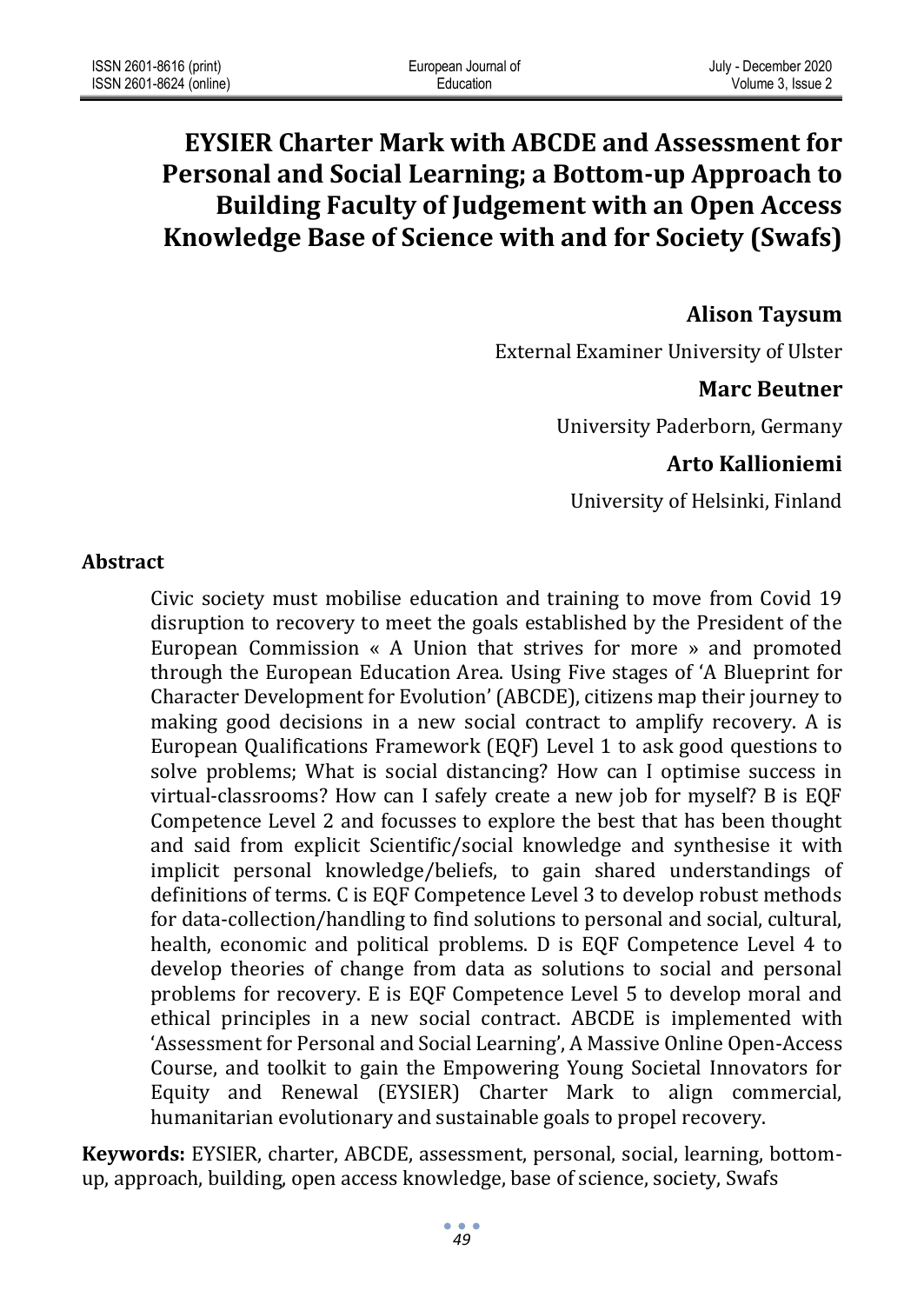### **Introduction**

## **The Professional Challenge, its illucidation, and Objectives and Research Questions**

Civic society must mobilise education to move from the unprecedented disruption caused by Covid 19 to recovery. A barrier exists to this recovery because civic society is locked out of fully and freely participating with the data collection and handling in the social quadruple helix that empowers community solutions to amplify recovery. The persistent inequalities in society are exacerbating recovery because of Society's deep mistrust of the role of scientific evidence, experts, and psychologies, philosophies and ethics of trust. In a quadruple helix of University, industry, government, and citizens and the social media there is a lack of mainstreaming innovative knowledge between the four sub-groups to underpin effective recovery from the unprecedented disruption caused by Covid 19. New partnerships are required to propel entrepreneurial economies with and for social cohesion that celebrates cultural diversity. These new partnerships align commercial goals that socialise risks, investments and rewards in a new ethical, logical and evidence informed social contract that does no harm to the self or the other, that all citizens explicitly understand in terms of duties and rights, such that they could have written the contract themselves (Kant, 1785) in a font size they can read.

The social contract is between subgroups of the quadruple helix; citizens and social media, the economy (industry) the government and their governance of institutional policies (including Universities) and systems of knowledge generation, exchange and transmission in Higher Education Institutions (HEI). HEIs supervise education systems to propel successful consumption of innovative knowledge on bridges between subgroups to align commercial, human evolutionary and sustainable interests/goals. Taysum (2019) identifies the independent legislator in the quadruple helix monitors and evaluates the alignment of commercial interests, humanitarian evolutionary interests, and the ethical and moral sustainable interests found in the complexities of the quadruple helix policies as text and policies as discourse (Taysum, 2019, Ball, 2006). Open Access bottom up data bases of Science with and for Society (SwafS 31, Horizon 2020) with education systems that provide EQF competences to assure acitizens know how to participate with these data-bases effectively can eradicate fake news. This is because a person meeting Competences of the EQF Levels 1 - 5 mapping to ABCDE has the cultural capital needed to make good decisions with good faculty of judgement using 'A; their own questions', 'B Science with and for Society', 'C methods', 'D developing theories of change and testing them for proof of concept', 'E arriving at principles that they can apply to other social problems'. Thus operationalising ABCDE allows citizens to penetrate fake news revealing the inequalities to the elites.

The best Universities in the world, including Oxford University, teach Philosophy, Politics, and Economics (PPE) to the future leaders of government. Knowledge is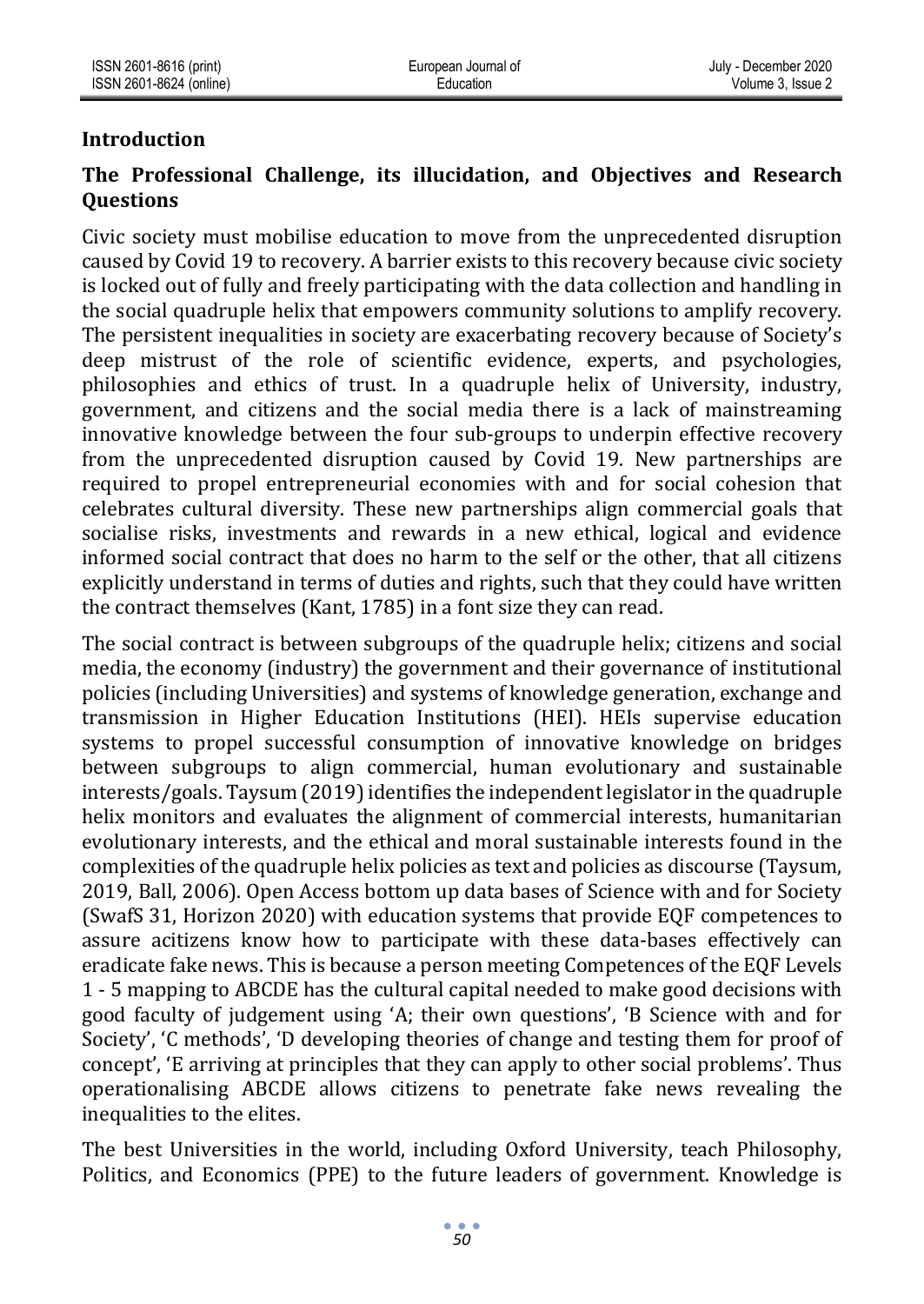| ISSN 2601-8616 (print)  | European Journal of | July - December 2020 |
|-------------------------|---------------------|----------------------|
| ISSN 2601-8624 (online) | Education           | Volume 3. Issue 2    |

power (Bourdieu, 1993) thus access to PPE knowledge bases for the elite assures the elite's human evolution, but not the human evolution of the masses which is a barrier to equity and arguably a a factor that if addressed could accelerate achieving SDG 1; Eradicating Poverty (United Nations, 2016). The gap between the elite and others in the mobilisation of knowledge of and with society needs addressing urgently for issues of equity and access to middle class benefits as a threshold of minimum wealth for all. For example, one definition of philosophy is to think about the problems of the world. Education systems currently operate to satisfy testing industries, rather than equipping students with the EQF Level 1 - 5 competences required to become selfgoverning autonomous mature citizens who i) explicitly understand the social contract, ii) could have written the social contract and iii) can name the prime moral principles that assure the social contract has logical, evidence informed and a sustainable ethical framework for human rights and duties that do no harm to the self or the other. Education policy with a goal of students attaining a high rank in the testing industries league tables, has narrowed the curriculum and left students memorising facts to pass tests (Taysum, 2019; Taysum and Arar, 2018; Taysum and Collins-Ayanlaja, 2020). The noble intention of PISA was to provide benchmarking data for nation's education systems. The reality of the PISA model took on an ontology (what is) of its own and became the model of reality (Bhaskar, 2008). The objectives of education systems became high performance in tests to deliver a high rank in PISA. Taysum (2019) identifies using both quantitative tabular data and qualitative narrative data there is no correlation between PISA ranking and a nation state's Unit Labour Costs, its Gross Domestic Product (GDP), GDP per capita, levels of crime, the healthy aging and happiness of citizens and levels of trust in governance systems.

Three objectives address the professional challenge that was the focus of the development of a bid to address the Horizon 2020 Call SwafS 31.

Build effective co-operation between science and society by training leaders of the four spheres of the quadruple helix to use a toolkit mapped to the MoRRi that optimises delivery of their organisation's strategic plan and delivery of the SDG targets through interactions with open access Bottom up SwafS knowledge bases that propels recovery from Covid 19;

Foster the recruitment of new talent for science using a toolkit that delivers interactions with a bottom up SwafS knowledge base that builds scientific groups for all in STEM, the Social Sciences and Arts and Humanities;

Pair scientific excellence with social awareness and responsibility raising awareness of what to do to interact with the 8 lines of action, how to do this using the methodology of this Research in Action, and why these intentions and acts are of personal and social benefit and amplify the main SwafS' objectives that aid recovery from Covid 19.

The consortium address these objectives with the following Research Questions: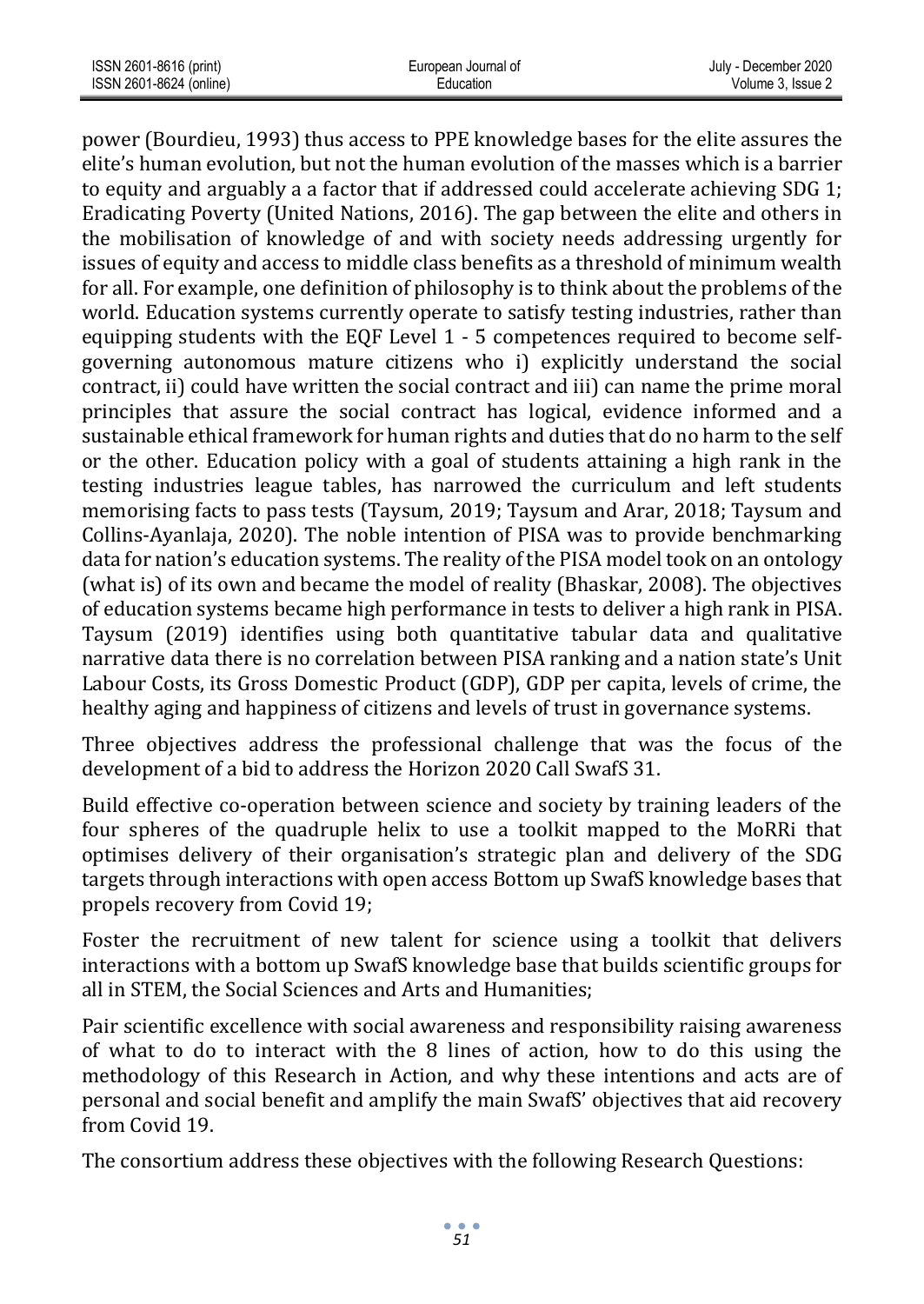How and in what ways can the consortium build effective co-operation between science and society to propel recovery from Covid 19 with leaders of the four spheres of the quadruple helix using a toolkit mapped to the MoRRi that optimises delivery of their organisation's strategic plan through interactions with open access Bottom up SwafS knowledge bases?

How and in what ways can the consortium foster the recruitment of new talent for science using a toolkit that delivers interactions with a bottom up SwafS knowledge base that builds scientific groups for all in STEM, the Social Sciences and Arts and Humanities for recovery from Covid 19?

How and in what ways can the consortium pair scientific excellence with social awareness and responsibility raising awareness of what to do to interact with the 8 lines of action<sup>1</sup> to propel recovery, how to do this using the methodology of this project and why these intentions and acts are of personal and social benefit and amplify the main SwafS' objectives to propel recovery from Covid 19?

### **Building effective co-operation between science and society with competences for selfgoverning autonomous citizens**

Interacting with bottom up Open Access SwafS knowledge bases in terms of mobilising citizens' consumption of research to address the targets of the Sustainable Development Goals is important. This gives young people the chance to apply their new knowledge to the disciplines in their lifelong learning. This may enable young people in intergenerational and collaborative problem solving networks across the quadruple helix to ask good questions about their professional challenge(s)/problem(s) which is Stage A of ABCDE (Diagram 1). Stage B is engagement with knowledge bases that allow the synthesis between personal implicit knowledge and external scientific knowledge using Assessment for Personal and Social Learning (APSL) (Diagram 2). By using APSL at Stage B citizens have a toolkit to engage with Science with and for Society in new partnerships between science and society.

## **Diagram 1 A Blueprint for Character Development for Evolution (ABCDE) (Taysum, 2019, p.76)**

| Stage of Character<br>Development | Why? | Transition from<br>Immaturity to<br><b>Maturity</b> | Impact<br><b>on</b><br>Mental<br>Health | Participati<br>on in<br>ng Social<br>Contract | Likely % of<br>Population<br>I Constructi I to Turn Out<br>l to<br>Vote |
|-----------------------------------|------|-----------------------------------------------------|-----------------------------------------|-----------------------------------------------|-------------------------------------------------------------------------|
|-----------------------------------|------|-----------------------------------------------------|-----------------------------------------|-----------------------------------------------|-------------------------------------------------------------------------|

*Education Policy as a Roadmap for Achieving the SDGs*

<sup>&</sup>lt;sup>*1*</sup> The eight lines of action are science careers, gender equality, public engagement, science education, open access/open data, governance and ethics, the precautionary principle, science communication.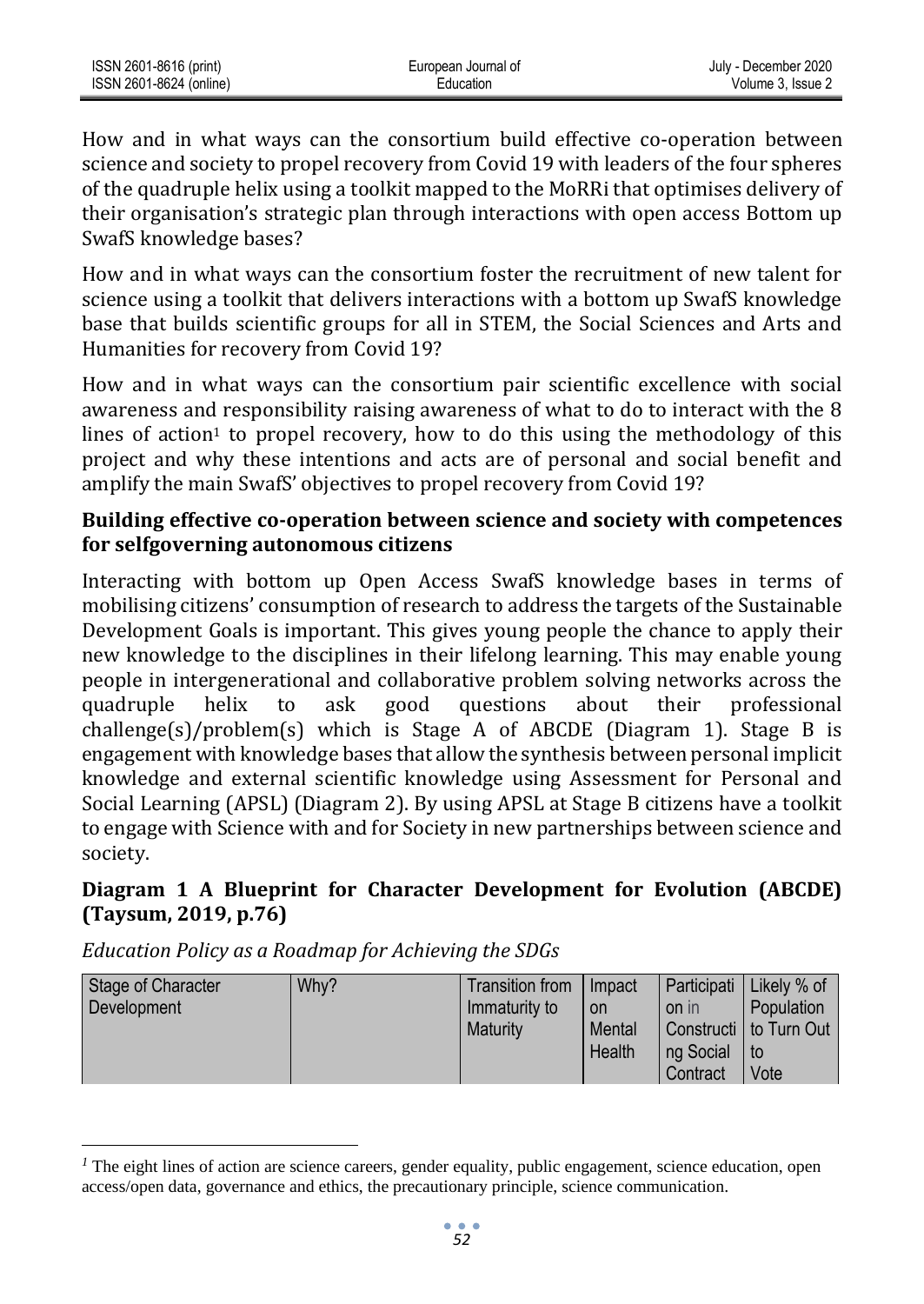| Al, Obeys rules driven by<br>fear                                                                                                                               | Senses fear of<br>punishment                                                                                                                                                                     | Continues to<br>fear institutions<br>in behaviourist<br>fight of flight<br>mode                           | Poor<br>mental<br>health                  | None | Low            |
|-----------------------------------------------------------------------------------------------------------------------------------------------------------------|--------------------------------------------------------------------------------------------------------------------------------------------------------------------------------------------------|-----------------------------------------------------------------------------------------------------------|-------------------------------------------|------|----------------|
| A2. Obeys rules driven by<br>getting even                                                                                                                       | Senses fear and<br>seeks revenge if they<br>arc wronged                                                                                                                                          | Continues to<br>fear institutions<br>and seek<br>revenge for<br>wrongs done -<br>may be high<br>vigilance | Poor<br>mental<br>health                  | None | Low            |
| B. Obeys rules underpinned<br>by beliefs                                                                                                                        | Believes in doing<br>things right but does<br>not know why in<br>practice                                                                                                                        | Confused<br>which is linked<br>to ambiguity<br>which can lead<br>to perpetuating<br><b>VUCA</b>           | Poor<br>mental<br>health                  | Low  | Low-<br>medium |
| C. Obeys rules and<br>chooses to do duty within<br>the law with methods and<br>theories to help predict<br>consequence of acts with<br>missing information      | Developed methods<br>to find out how others<br>have done the right<br>thing or not with good<br>application of<br>concepts in practice<br>for a good social<br>contract and<br>embedded economy. | Potential for<br>enlightenment<br>and human<br>evolution                                                  | Potential<br>for good<br>mental<br>health | High | High           |
| D. Obeys rules and<br>chooses to do duty within<br>the law and develops<br>hypotheses to test for proof<br>of concept to inform future<br>good decision making. | Developed<br>hypotheses to do the<br>right thing with good<br>application of<br>concepts for a good<br>social contract and<br>embedded economy                                                   | Potential for<br>enlightenment<br>and human<br>evolution                                                  | Potential<br>for good<br>mental<br>health | High | High           |
| E. Obeys rules and<br>connects duties with rights<br>systematic moral inquiry<br>into the ethical rules and<br>leadership of institutions                       | Has arrived at and is<br>guided by universal<br>ethical principles<br>applied to the social<br>life that have stood<br>the test of<br>Assessment for<br>Personal and Social<br>moral inquiry     | Enlightened<br>human in<br>becoming<br>contributing to<br>human<br>evolution                              | Good                                      | High | High           |

Fig. 4.1. Taysum (BERA, 2018c) Five Stages of Character Development to Build Trust in the Social Contract Applying ABCDE.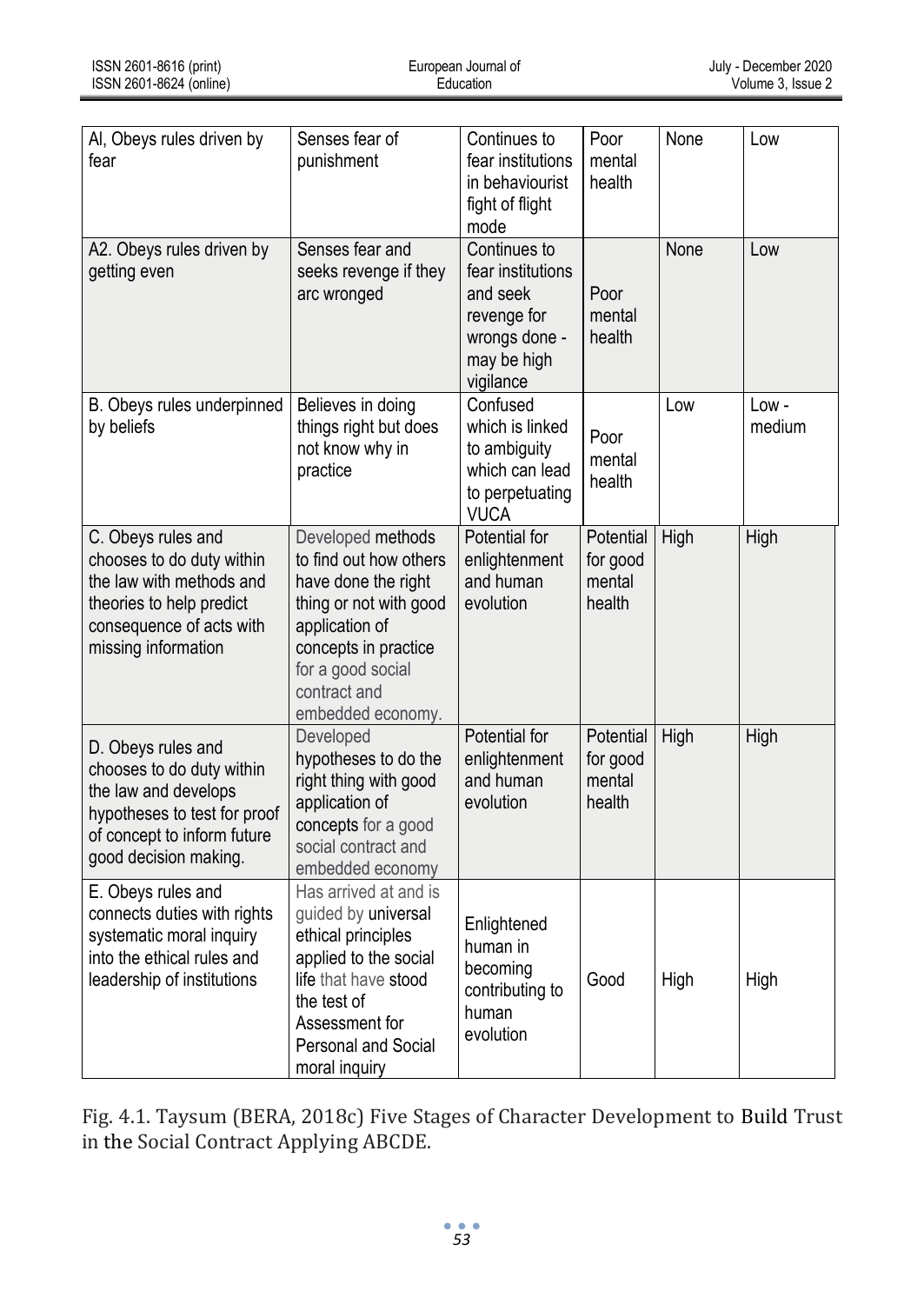# Diagram 2 Assessment for Personal and Social Learning (Taysum, 2020, p. 58)

*Education Policy as a Roadmap for Achieving the SDGs*



Fig. 3.1. A Framework for Assessment for Personal and Social Learning Taking a Deweyen Perspective.4-5

A competence for becoming autonomous self-governing mature citizens is that citizens move from being helped to construct their own questions, to being able to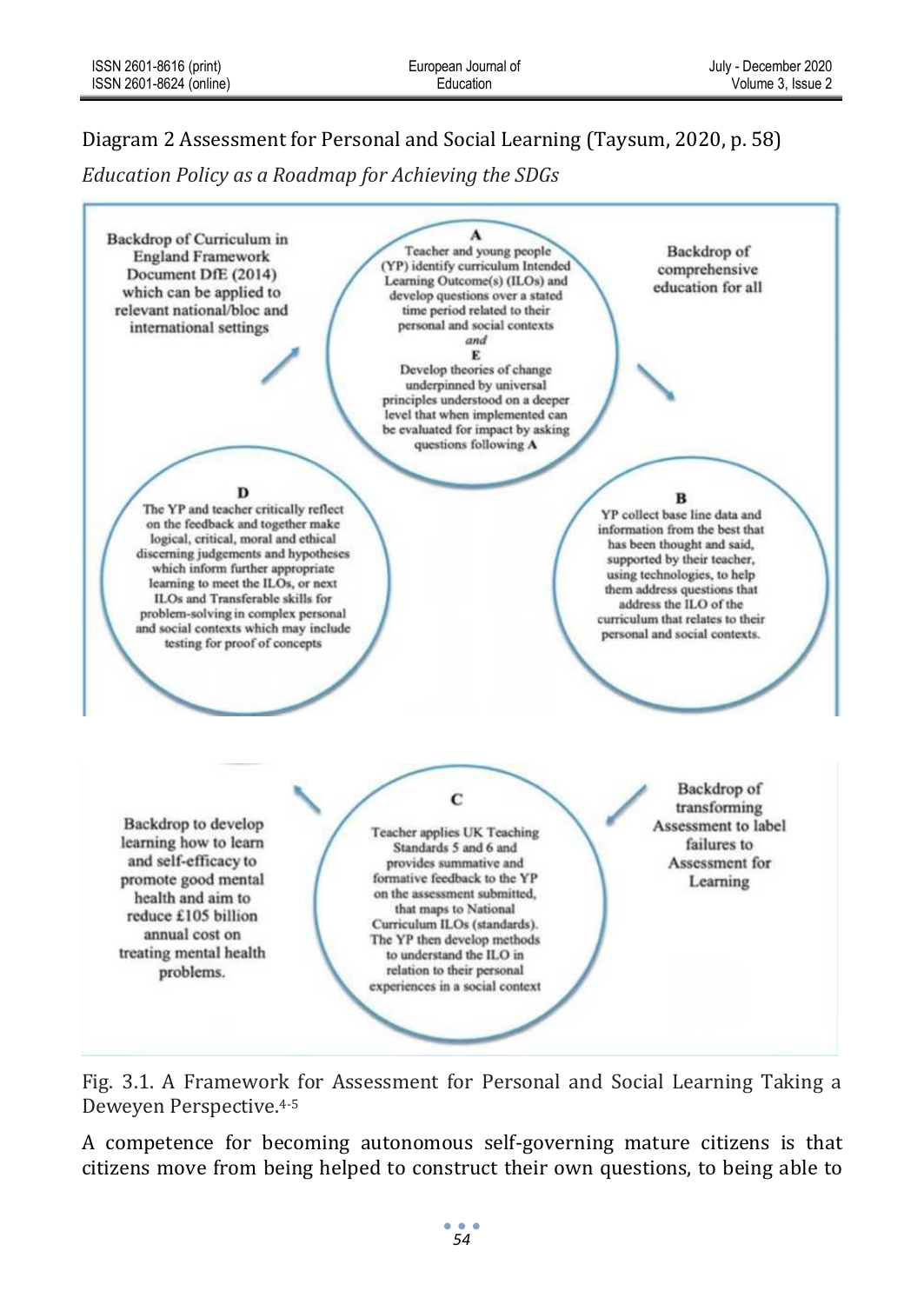| ISSN 2601-8616 (print)  | European Journal of | July - December 2020 |
|-------------------------|---------------------|----------------------|
| ISSN 2601-8624 (online) | Education           | Volume 3. Issue 2    |

articulate their own questions. Mayssa (2020) draws on Dewey (1916) that a well articulated question holds half of the answer. Therefore, citizens can develop the competence of becoming their own midwife as wise leaders and gatekeepers of SwafS to examine their lives on a personal and social level using APSL (Diagram 2). Such autonomous citizens can address their professional challenges and move from a position of fear with a clear understanding that citizens are not afraid of the shadows, they are afraid of what is in the shadows that might harm them. Thus citizens can use ABCDE with APSL as a toolkit to fully participate with SwafS knowledge bases. The toolkit gives them the thinking tools to understand the self and identify the root causes of their confusion and fear of the things and the people that could do them harm in the quadruple helix. This aligns with Kant's (1785) Groundwork of the Metaphysics of Morals that the supreme principle of morality is that an autonomous rational being expresses a rational goodwill. This goodwill is expressed and the expression is fully explicit and fully known to that rational being, and they can make the moral laws and abide by the moral laws that all others would be happy to also arrive at if they had to make them as rational beings.

#### **Integration of MOOC types within the quadruple helix approach of the SwafS knowledge base**

To address all the four spheres of the quadruple helix - helix 1: academia/universities, helix 2: industry/business, helix 3 state/government and helix 4: Media based and culture-based public and civic society - (cf. Carayannis / Campbell 2011, 327), the consortium decided to have a focus on the design and adjustment of MOOCs. "A MOOC is a Massive Open Online Course, which is a series of seminars or workshops provided via internet for a group of people that is in most cases huge and that is easy and free to access and which is provided in most cases without fees or payments." (Beutner 2020, 2) MOOCs have fundamental potential for a change in education in the digital age over the past few years (cf. Buchmann 2013, 5). This potential can be used to improve and enhance the communication of science as well as the collaboration and cooperation within the quadruple helix. Also with regard to the quintuple helix, where the natural environment of society is addressed as well, meaningfulness and efficiency of using MOOCs can be fully realised.

The aspects that MOOCs can be *massive*, which means that they are able to address many people all over the world with the course, and that a group of participants can be very large and diverse is a crucial aspect, when it comes to the use of MOOCs within the SwafS knowledge base. Here, the core idea is to address different target groups and offer a perspective to provide learning and teaching to many people.

The characteristic of *openness* of MOOCs provides conclusions about the modality of use (see as well Buchmann 2013, 14). MOOCs provide knowledge in an open way which means open for everybody and this includes all four groups of the quadruple helix. Open also refers to the opening of education to underrepresented classes, which is achieved through the free availability of learning material (cf. Karall 2015, 22).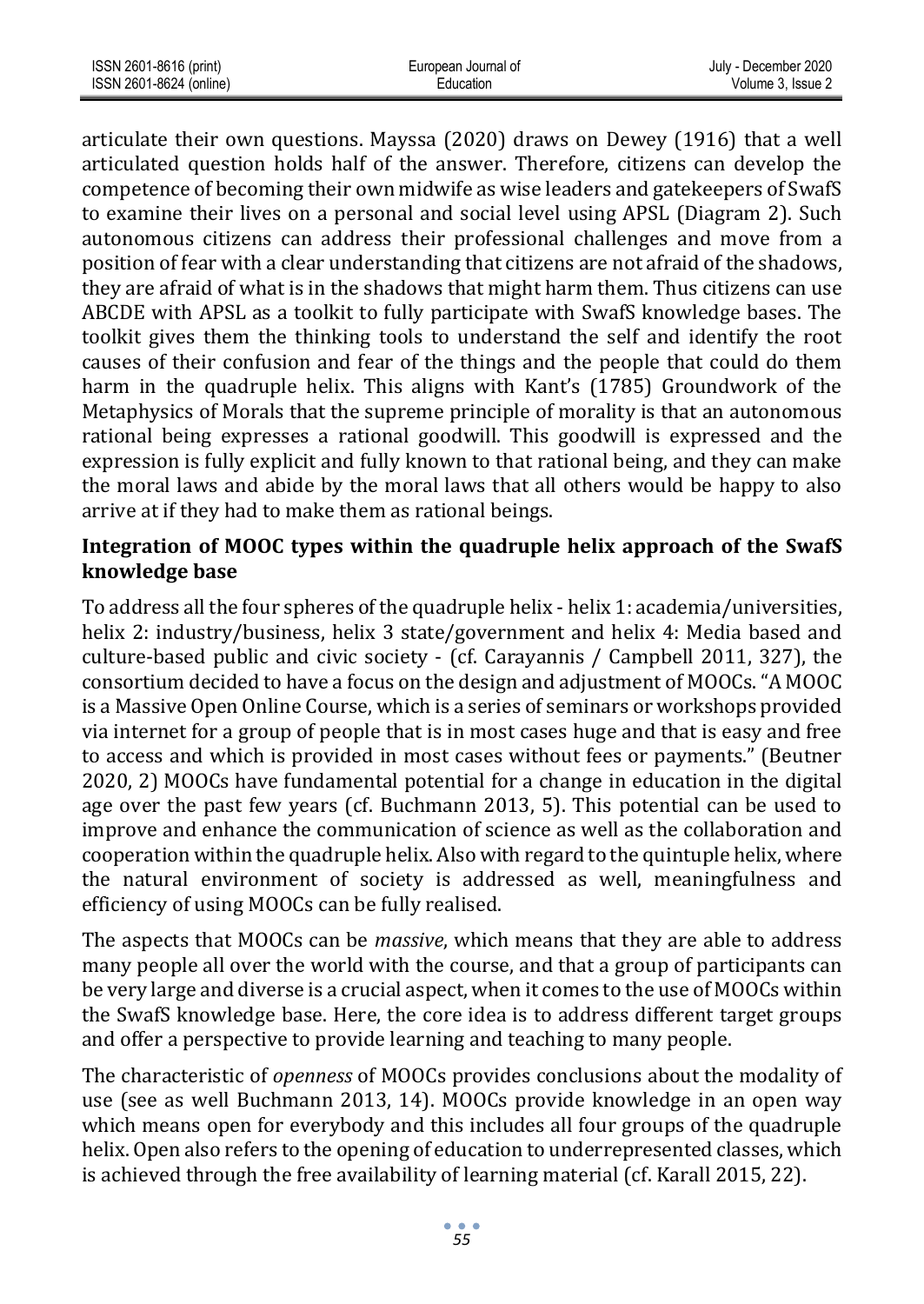| ISSN 2601-8616 (print)  | European Journal of | July - December 2020 |
|-------------------------|---------------------|----------------------|
| ISSN 2601-8624 (online) | Education           | Volume 3. Issue 2    |

xMOOCs, or extension MOOCs are based on traditional university courses which is a strength, but do not provide the student-teacher relationships Universities offer. They represent the most well-known form of *MOOCs in the media. They contain clearly defined learning objectives and follow a strict schedule which can deliver and test existing knowledge. Frequently, certificates or degrees can also be* obtained through these MOOCs.

More openness with regard to openness of thinking can be reached with cMOOCs, the connectivism MOOCs allows knowledge sharing and knowledge creation and therefore provide opportunities to innovate which, propelled with the digital age for which the required competences for successful engagement with the labour market are not yet known, can offer a very attractive learning as a self-organized process in networks. Unlike the xMOOCs, the learning objectives are not so clearly defined because they allow for innovation. Nevertheless, they are based on the interaction of the participants. The participants of a cMOOC can contribute to the course environment through blog posts, videos or forum articles and actively shape them. This makes cMOOCs less predictable, since the participants autonomously control how they organize the course. And this also means that this form of MOOCs also require a certain degree of digital competence.

Using MOOCs as an online approach offers the opportunity to combine real-time interaction with eLearning elements and interactive knowledge provision using the scope of the internet, the hyperlink possibilities and combinations with face-to-face learning like in so-called bMOOCs, the blended MOOCs. Basically, this concept is based on the combination of online course formats and traditional face-to-face events.

In 2020 Beutner could find that MOOCs are usually available for a longer time, are easy to structure, offer the opportunity to integrate tasks and tests, provide innovative learning and increase the motivation of learners and knowledge exchangers (cf. Beutner 2020, 5). Moreover he could underpin authentic learning with MOOCs via the integration of real pictures and images, video documentation and integration in MOOCs and via emotional connections (cf. Beutner 2020, 5). The core aspect in transferring knowledge and competences via MOOCs is putting skills/competences into practice. These link to the ET2020 Four Strategic Objectives. This can be reached by integration of practical problems/professional challenges, initiating group work possibilities, offering networking opportunities and interactivity as well as via real examples within the MOOC. This can also be fostered with links to additional real life materials and additional pedagogical materials (cf. Beutner 2020, 5). Thus the MOOCs afford opportunities for participatory grassroots up databases of Science with and for Society.

The specific focus of MOOCs should be on the processes and practices of learning and teaching and not so much on technical issues. According to Beutner 2020 the structure of the MOOC and its content, providing feedback opportunities, and adequate addressing of different target groups are much more important and often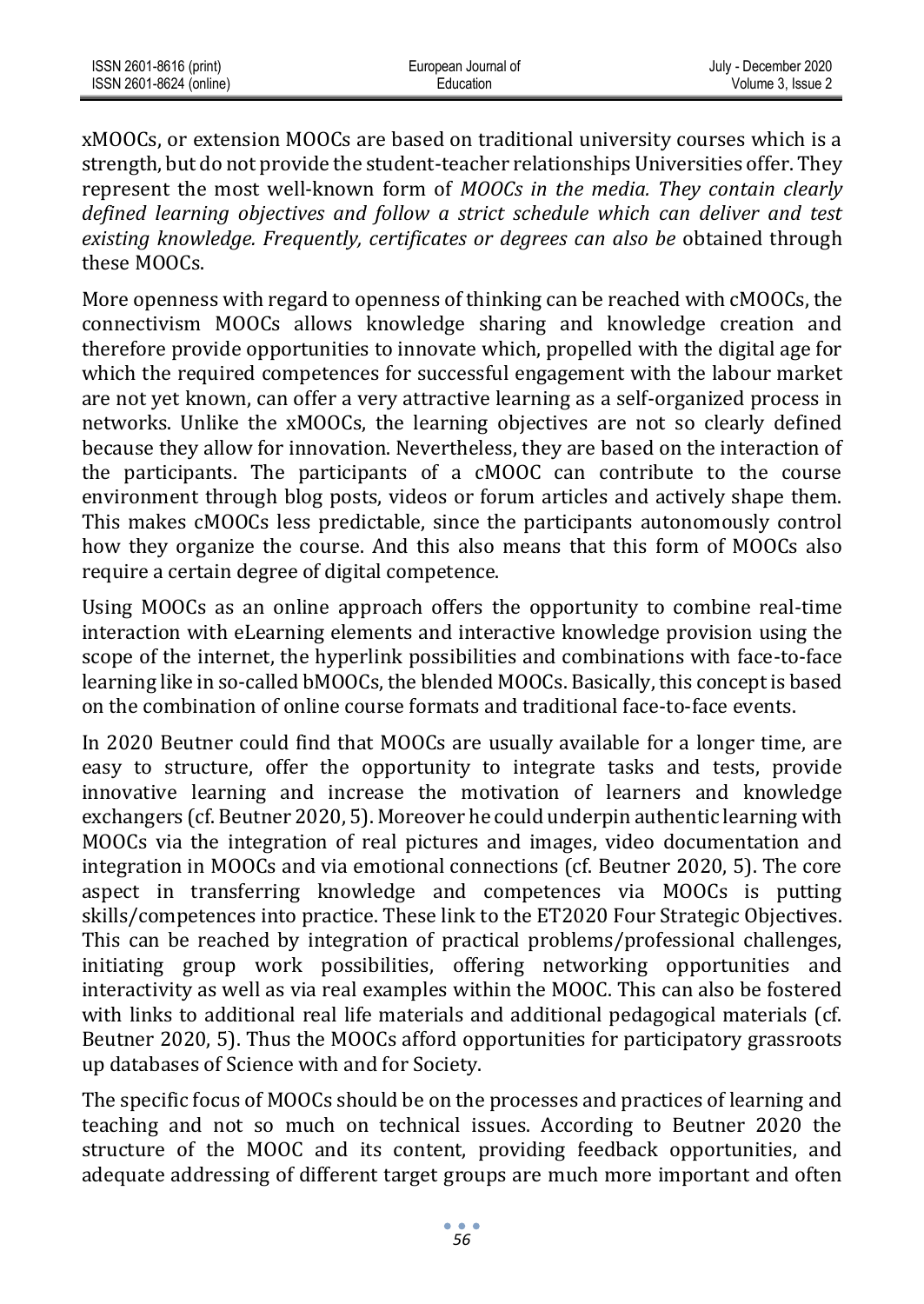| ISSN 2601-8616 (print)  | European Journal of | July - December 2020 |
|-------------------------|---------------------|----------------------|
| ISSN 2601-8624 (online) | Education           | Volume 3. Issue 2    |

go hand in hand with content development and the use of Open Educational Resources (OER). Within a SwafS knowledge base approach there will also be the crucial element of evaluating the MOOC as tool, the learning and knowledge exchange processes provided by the MOOC, and the project aims and objectives. A basis for such an Evaluation are the approaches of Scriven (2007) with his distinction of summative, formative and ascriptive evaluation which is the evaluation of the evaluation process (see as well Beutner 2018, 120 ff, Dewey, 1909.)

Michael Scriven consequently stated: "Evaluation is the process of determining merit, worth, or significance; an evaluation is a product of that process. Professional evaluation is evaluation done in a systematic and objective way with a degree of expertise that requires extensive specific training or learning (Scriven 2007). In addition to the Scriven approach also elements of other qualitative and use-oriented evaluations are taken into account. These are approaches like the responsive evaluation of Stake (Stake 1975) and constructivist evaluation of Guba / Lincoln (Guba/Lincoln 1989), the levels of evaluation according to Kirkpatrick (Kirkpatrick 1959a, 1959b, 1959c, 1960a, 1960b) as well as the new Context -Input - Process - Product (CIPP) model of Stuffelbeam (Stuffelbeam 2004). Designing the knowledge base and the evaluation process will include a focus on blind spots of research and innovation. People's needs and concerns have to be taken into account, as well as scientific uncertainty, means of measuring the integration of MoRRI in science and innovation, and the gender dimension in research content. MOOCs can foster understanding the co-evolution of science and society. Moreover they use of MOOCs within the knowledge base supports anticipatory policy making and a transition to open science. Here also the already mentioned open educational resources may help to work on the changes in the relationships between science and society.

#### **Open Educational resources**

As Beutner found in 2020 OER - open educational resources are directly connected to MOOCs, elearning and this means also that they are important for aspects of MoRRI (Monitoring the Evolution and Benefits of Responsible Research and Innovation) and the provision of knowledge within the knowledge base for SwafS.

Open educational resources (OER) are useful for teaching, learning, assessment and research purposes. Usually, OER are freely accessible. They are openly licensed texts, media or digital educational assets. Interest in open educational resources has been increasing both internationally and in the European educational landscape for several years. However, the different diverse interests have been changing during the years. In this way, drivers of an ideological, political and economic nature staying equally strong. In contrary, the focus on learning and teaching implementation for the purpose of designing learning and teaching environments are largely ignored.

As early as 2012, the first UNESCO World Congress on Open Educational Resources with over 400 participants was held in Paris, at which the "2012 Paris OER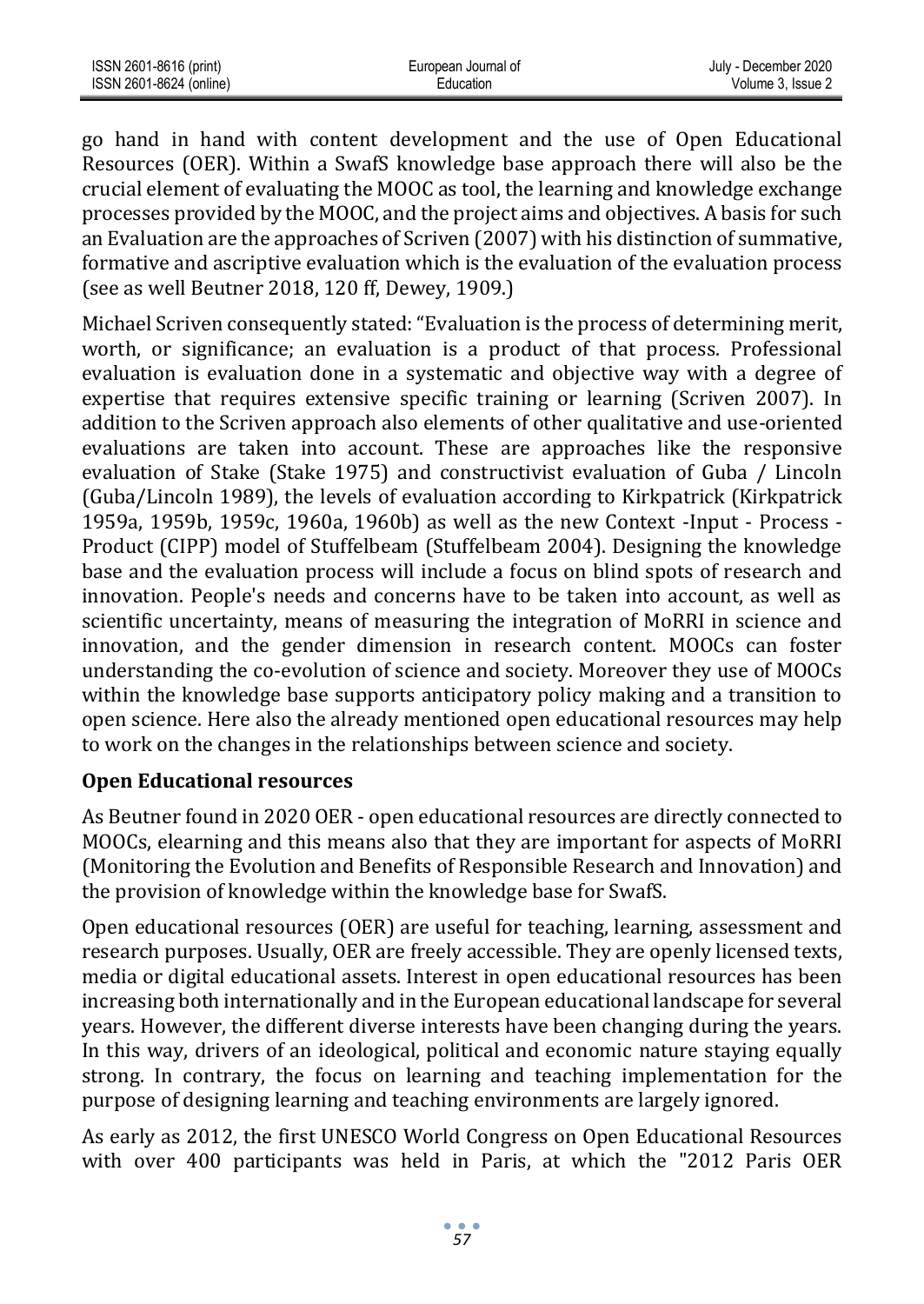Declaration" was adopted. The declaration called on UNESCO member states to promote the creation and use of OER. At the second World Conference on OER, the definition retained its existence and was not changed due to its still existing acceptance:

*"OER are teaching, learning and research materials in any medium-digital or otherwisethat reside in the public domain or have been released under an open license that permits no-cost access, use, adaptation and redistribution by others with no or limited restrictions. Open licensing is built within the framework of intellectual property rights as defined by relevant international conventions to respect the authorship of work."* (UNESCO 2017)

The resources usually appear under a public licence like the creative commons licences or GNU General Public license.

Typically the discussions about OER are concerning the aspects: (a) create, (b) share and (c) use (see Mc Greal 2013).

The creation processes and standards for the creation are crucial to make sure that many people are informed how to deal with OER and to make sure that they possess the needed knowledge to design OER and so to increase the number of OER available. Sharing OER is often addressed by databases, where the OER are provided to teachers and learners. But, sharing is more than storing, sharing is also finding and creating the awareness that also own materials could be provided as OER. Using OER is very common for teachers, trainers and scientists who are looking for materials and resources available and who can then use them in their own contexts. This is often accompanied by aspects of adjustments, modifications and reuse (see Mc Greal 2013).

A core issue which is not tackled so often is the quality of the created OER and the ways to ensure high quality when there is no payment for the creators and no monitoring body that provides peer review to assure the high quality of the OER. It is important that OER do not lead to wrong knowledge, a lower level of knowledge, or even use tools that radicalise. Within the German project Mapping OER (c[f.](http://mapping-oer.de/) [http://mapping-oer.de\)](http://mapping-oer.de/) a team of experts stated that Quality Assurance procedures based on criteria catalogues or test procedures are considered to be useful. Beutner ran a project on the design of quality criteria for OER called EUStORE (see Beutner / Schneider 2015, see Beutner Schneider 2016 and Beutner 2016). Within this approach the OER are rated by experts on an online platform using the categories:

- Rights and duties
- Technical Support
- Aims and focus of the OER
- Organisational Information
- **Materials**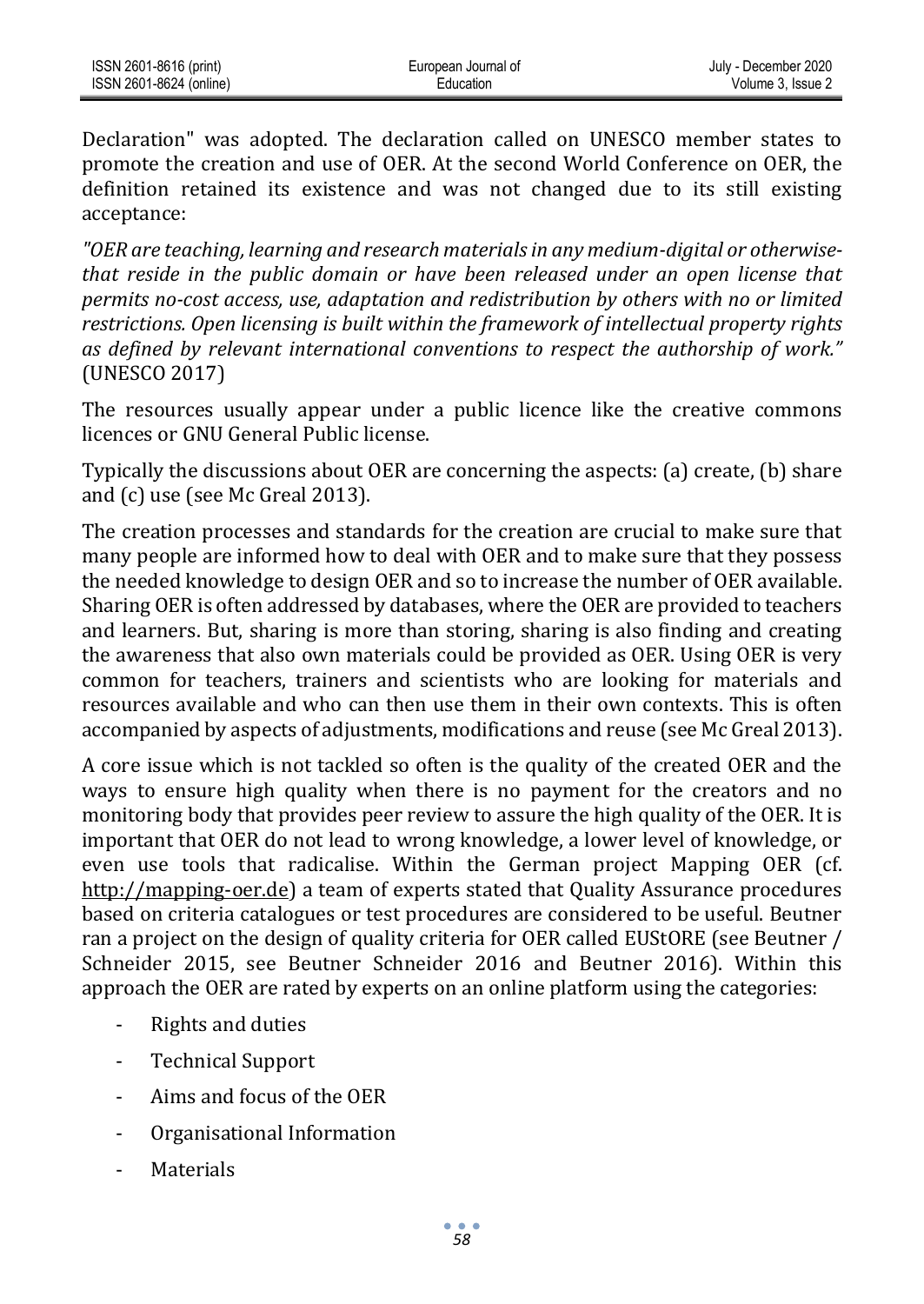- Usability
- Content
- Media
- Target Groups
- Sustainability and Sponsoring
- Community (Beutner 2015)

Such OER and quality criteria have to be enhanced in the future to be used within the knowledge base of SwafS. High quality and free public access are important aspects to make the transfer of knowledge between the helixes and especially between science and the public much easier and more effective.

### **Methodology**

This project delivers on the objectives because it enhances access to the open access Bottom up SwafS knowledge base and provides social actors with the skills for participation with and co-creation of the Bottom up SwafS knowledge base. This is achieved through the methodology using the tool kit, MOOC and systematic training to use the Bottom up SwafS knowledge base mapped to MoRRi. Progress is measured against the scaleable incremental ABCDE rubric (Diagram 1) using Assessment for Personal and Social Learning (Diagram 2) to Empower Young Societal Innovators for Equity and Renewal mapped to the MoRRi and the Sustainable Development Goals. Each of the 12 workshops of the Open Educational Resource Massive Online Open Access Course (MOOC) maps to each of the 12 chapters of the Handbook that accompanies the EYSIER Charter Mark MOOC and Toolkit; Taysum, A. (2019) Education Policy as a Road Map for Achieving the Sustainable Development Goals. Scarborough: Emerald:

- Chapter 1 Sustainable Development Goal 4 Quality Education, Inclusion and the Philosophies of Trust
- Chapter 2 The Policy Context: Challenging the Crisis of Contemporary Culture and Popularism with ABCDE to Achieve SDG 4 23
- Chapter 3 Assessment for Personal and Social Learning: A Deweyan Perspective for Education and Inclusion
- Chapter 4 Creating Democratic Identities for a Social Contract
- Chapter 5 Replacing the Hierarchical Master in a Social Contract with Autonomous Citizens Actively Participating within the Force of the Common Whole
- Chapter 6 Educational Leaders Using ABCDE to Explore Human Behaviours in Social Contracts in Relation to Embedded and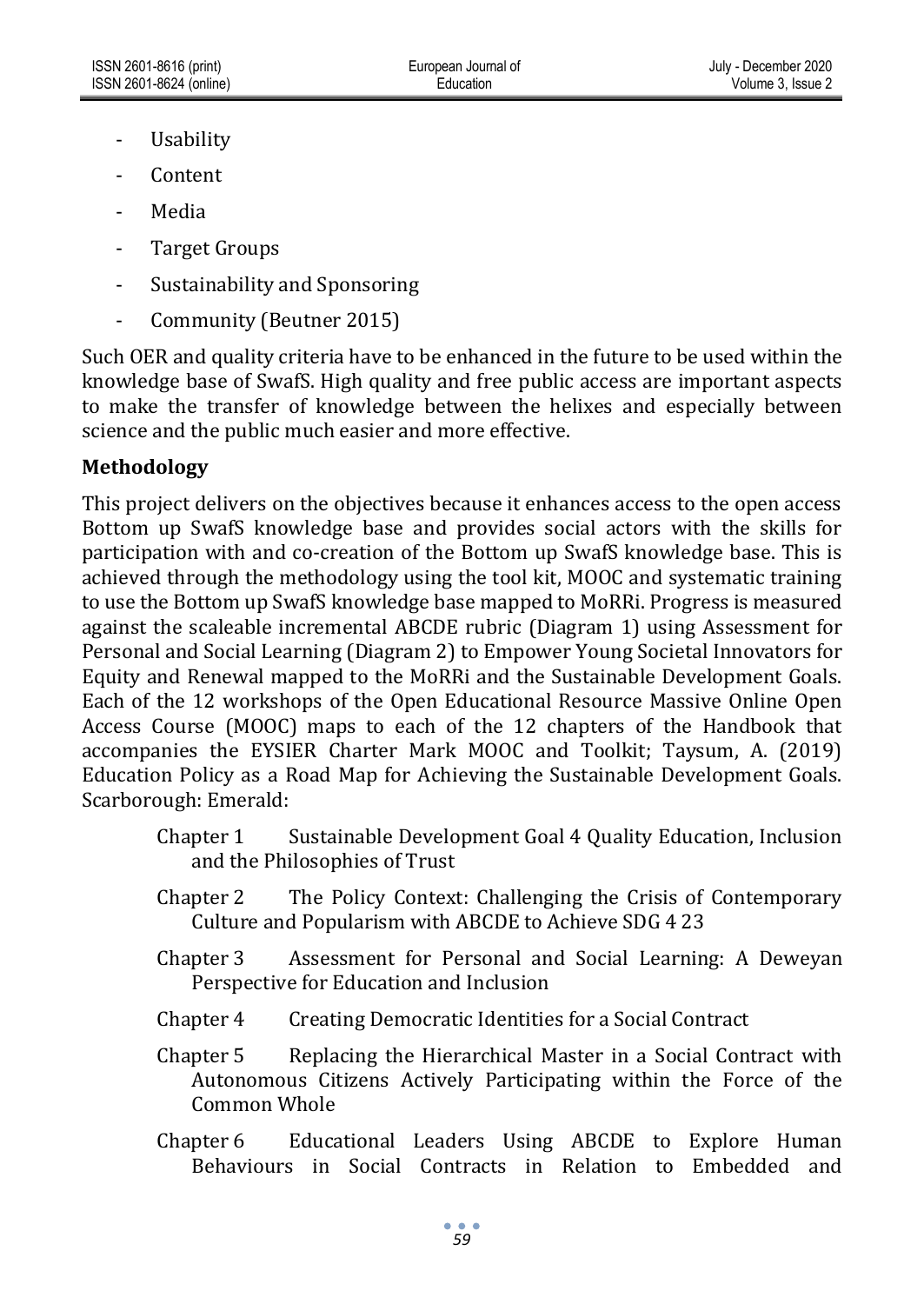Disembedded Economies

- Chapter 7 Groundwork Case Study of Universities' Building Capacity for Education, Inclusion and Philosophies of Trust through Doctoral Study: The Literature and Methodologies
- Chapter 8 Case Studies of Higher Education Building Capacity for Education, Inclusion, Identity and Philosophies of Trust through the Doctorate: The Findings
- Chapter 9 A Masters 'Level 7 EQF' Training Course to Deliver ABCDE through APSL to EYSIER
- Chapter 10 Step-by-Step Application of a Blueprint for Character Development for Evolution (ABCDE) and a Framework for Assessment for Learning and Progress towards Sustainable Development Goals
- Chapter 11 To Rationalise a Priori or Not to Rationalise a Priori: Is That an Empirical Question?
- Chapter 12 Conclusions to Education Policy as a Road Map for Achieving the Sustainable Development Goals

The target audience for engaging with the EYSIER Charter Mark MOOC and toolkit to achieve an EYSIER Charter Mark Award at Gold, Silver, or Bronze level, are leaders of organisations of the quadruple helix who work with organisational structures to train staff to meet the EYSIER Charter Mark Award criteria using open access participatory data bases with clear peer review guidelines. Each kind of organisation from the quadruple helix identifies the professional challenge they want to ask questions about from their strategic plan (Beutner, 2020, Taysum, 2019). Each organisation within the subgroups of the quadruple helix, has connections to University Faculties that are professional and/or disciplinary. These connections aim to focus on optimising the delivery of organisations' strategic plans efficiently and effectively by accessing and mobilising innovative knowledge created in the University as a hub of knowledge generation for and with society. Thus the MOOC delivers on the objectives of this project as a hybrid of University knowledge xMOOCs and the creation of new knowledge with cMOOCs that build good bridges between the University and the subgroups of the quadruple helix. The thinking tools, MOOC and handbook successfully propel and amplify the impact and reach of innovative knowledge within University faculties and shared in the quadruple helix through new partnerships created by the MOOCs networks to optimise delivery of states' strategic plans, and the participatory candidates/organisation of the MOOC. The University assures the safeguarding of an ethical social contract with and for society by mainstreaming Science With and For Society that is subject to ethical approval processes and practices within all regulatory Ethical Review Boards which helps focus on exploring the Prime Principles (Kant, 1785) of any theories of change that emerge from applying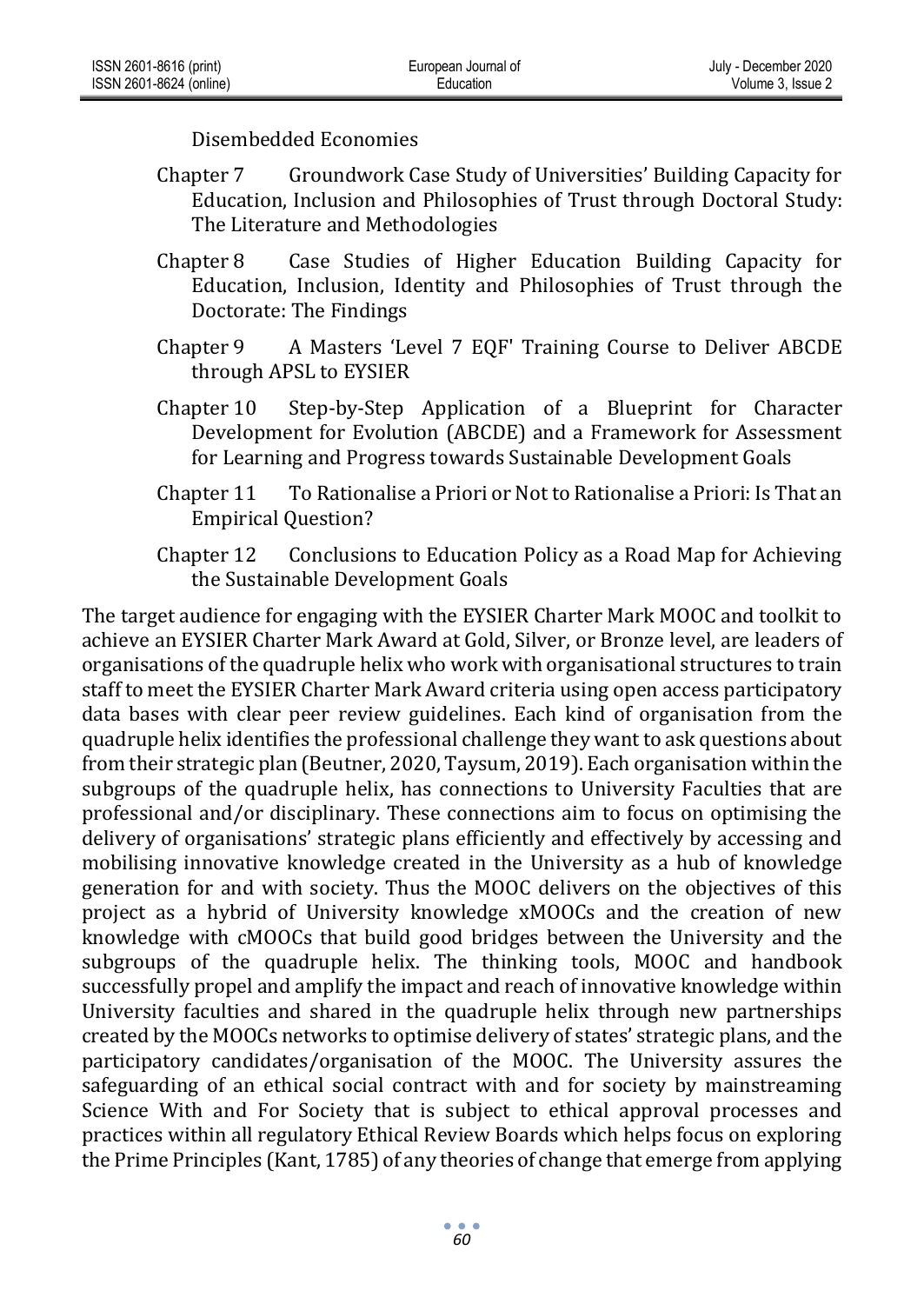| ISSN 2601-8616 (print)  | European Journal of | July - December 2020 |
|-------------------------|---------------------|----------------------|
| ISSN 2601-8624 (online) | Education           | Volume 3. Issue 2    |

ABCDE with APSL to EYSIER (Taysum, 2019). Therefore this project seeks to mobilise the SwafS within Universities, between Universities and between Universities and the subgroups of the quadruple helix in new partnerships. These new partnerships that are kind to people and planet focus on engendering peace and prosperity by meeting the ET2020 four strategic objectives: Making lifelong learning and mobility a reality; Improving the quality and efficiency of education and training;; Promoting equity, social cohesion and active citizenship; Enhancing creativity and innovation, including entrepreneurship, at all levels of education and training. Achieving these map to working towards, and meeting the targets of the 17 Sustainable Development Goals Targets (United Nations, 2016) using MoRRi.

First leaders across all sectors of the quadruple helix will be trained by the consortium including award winners from Science and Business. The training operationalised through the proposal's methodology empowers leaders to build open access bottom up SwafS knowledge bases with the leadership and management teams, their middle management and their staff. The teams engagement with the data to monitor and evaluate progress against the strategic plan are mobilised by the consortium's platform using technologies that cross geographical, intellectual, cultural and economic boundaries. Groundwork case studies to emerge from successful submissions of a Bronze, Silver or Gold EYSIER Charter Mark Award will demonstrate alignment between commercial/learning goals and Sustainable Development Goals. These are then published in the EYSIER Character Mark Award repository of Groundwork Case studies and Moral Principles Open Access Data Base. Those wishing to, may submit their Groundwork case studies for consideration for publication in the Open Access International Peer Reviewed Journal of Groundwork Case studies and Moral Principles (GCMP) to optimise impact and reach of the interactions with the bottom up SwafS knowledge base.

All successful ground work case studies map to the MoRRi and empower Small and Medium enterprises and public service professions to engage with large benchmarking data sets such as the SDGs data sets repository for delivering the 17 SDGs targets aligned to the commercial/learning and teaching/main strategic goals of the organisation.

The methodology includes participants' engagement with the synthesis of implicit knowledge with explicit knowledge, personal knowledge with social knowledge and traditional knowledge with innovative knowledge, new technologies and/or knowledge from previously marginalised groups (see 8 lines of action) and faith and reason (Pring, 2020).

The EYSIER Charter Mark Award (see alisontaysum.com and Taysum's EYSIER MOOC and Charter app on Itunes and GooglePlay) focuses on optimising young people developing the competences of ABCDE using APSL to progress through the incremental ABCDE framework. Citizens develop philosophies, psychologies and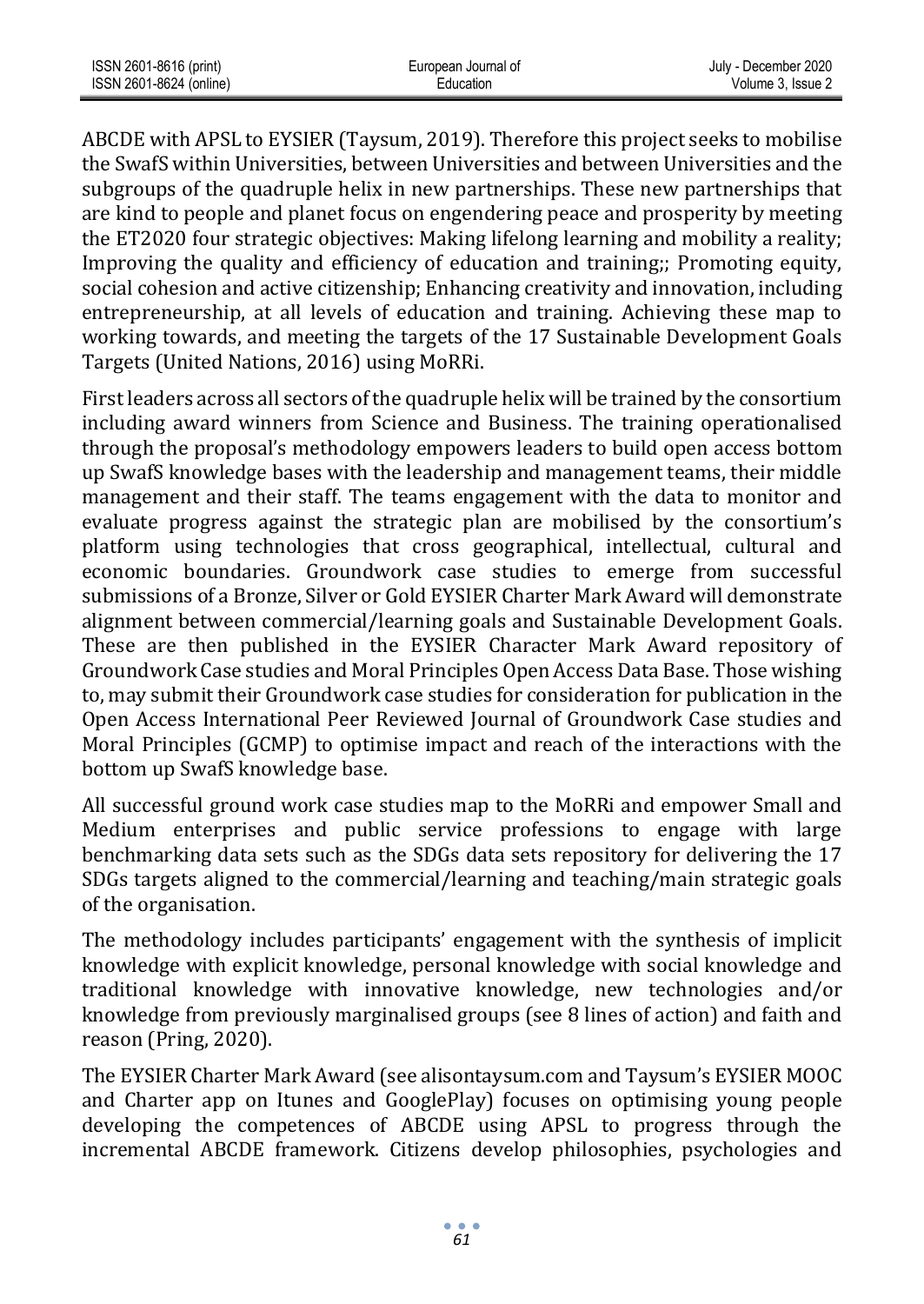### **Strategy**

The life of the project is 3 years and self sustaining thereafter;

Year 1 Each Consortium trains the leaders of organisations from the quadruple helix to meet the SwafS 31 objectives and outcomes, and to certify them as Associates to deliver SwafS 31 objectives. This is measured with a basket of indicators verified with 10 successful EYSIER Charter Mark Awards at Bronze, Silver or Gold per consortium member.

Year 2 Each Consortium trains and supports the successful EYSIER Charter Mark Award winners who successfully submit applications that meet threshold levels to train their first 10 leaders of organisations from the quadruple helix to meet the SwafS 31 objectives and outcomes, and to certify them as Associates to deliver SwafS 31 objectives. This is measured with a basket of indicators verified with 100 successful EYSIER Charter Mark Awards at Bronze, Silver or Gold per consortium member.

Year 3 Each Consortium trains and supports the successful EYSIER Charter Mark Award winners who successfully submit applications that meet threshold levels to be accepted to train\* to be certified and mentored to train their first 10 leaders of organisations from the quadruple helix to meet the SwafS 31 objectives and outcomes, and to certify them as Associates to deliver SwafS 31 objectives. This is measured with a basket of indicators verified with 100 successful EYSIER Charter Mark Awards at Bronze, Silver or Gold per consortium member. The income generation makes the project financially self-sustaining with opportunities to offer a percentage of the surpluses as bursaries to organisations in nation states that are not cash rich to support their participation with the EYSIER Charter Mark Award.

#### **Impact**

Interactions with the SwafS knowledge bases empowers citizens to have a calm confidence that the pen is mightier than the sword. This is important for building psychologies, philosophies and ethics of trust that empower citizens to become selfregulating. The methods in this proposal using ABCDE with APSL train OA SwafS knowledge consumers how to command scientific argumentation as a tool in negotiation. Interactions with SwafS knowledge bases engenders faith in scientific principles of searching for truth, being inclusive, being critical and committed to generating new knowledge. These principles underpin mitigation processes where citizens as trained consumers of SwafS knowledge have a scientific disposition and belief their voices will be heard and respected when their beliefs and principles do no harm to the self or the other. This is part of the social contract in E of ABCDE when citizens mobilise their knowledge as consumers of scientific research to do their duty and take responsibility for their intentions and acts. This is summarised in Table 1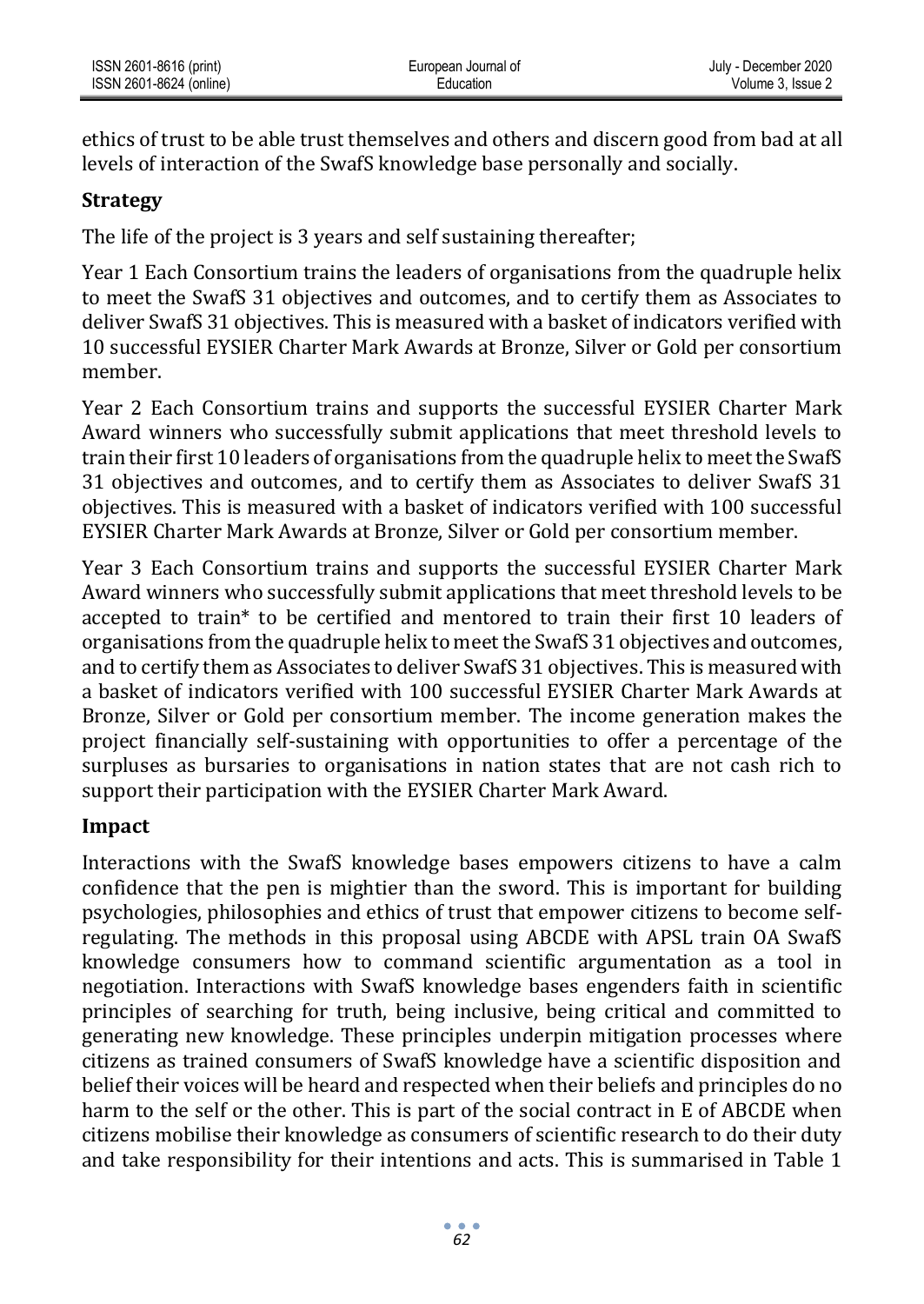| ISSN 2601-8616 (print)  | European Journal of | July - December 2020 |
|-------------------------|---------------------|----------------------|
| ISSN 2601-8624 (online) | Education           | Volume 3. Issue 2    |

ABCDE Incremental Framework with 'Impact of Progress' and 'Measure of Impact of Progress' mapped to Competences of European Qualifications Framework (European Commission, 2020)

### **Table 1 ABCDE Incremental Framework with 'Impact of Progress' and 'Measure of Impact of Progress' mapped to Competences of European Qualifications Framework (European Commission, 2020)**

| Action                                                                                                                                             | Impact of Progress                                                                                                                                                                                                                                                                                                                                                                                                                                                                                                                                                                                                                                                                                                                                                                               | Measure of Impact of Progress                                                                                                                                                                                                                                                                                                                                                        | Competency<br>European<br>Qualifications<br>Framework<br>(EQF)                                                                                                                                                                                           |
|----------------------------------------------------------------------------------------------------------------------------------------------------|--------------------------------------------------------------------------------------------------------------------------------------------------------------------------------------------------------------------------------------------------------------------------------------------------------------------------------------------------------------------------------------------------------------------------------------------------------------------------------------------------------------------------------------------------------------------------------------------------------------------------------------------------------------------------------------------------------------------------------------------------------------------------------------------------|--------------------------------------------------------------------------------------------------------------------------------------------------------------------------------------------------------------------------------------------------------------------------------------------------------------------------------------------------------------------------------------|----------------------------------------------------------------------------------------------------------------------------------------------------------------------------------------------------------------------------------------------------------|
| Stage<br>A<br>Community<br>members start<br>to develop their<br>sense making<br>from<br>observations to<br>their beliefs by<br>asking<br>questions | Communities will be able to<br>define problems with clarity and<br>ask good questions. This<br>change is a first step to<br>recognising fake news, and<br>trustworthy news Mapped to the<br><b>EYSIER Charter Mark Award to</b><br>validate successful delivery of<br>the objectives of this SwafS 31<br>proposal.                                                                                                                                                                                                                                                                                                                                                                                                                                                                               | Communities demonstrate nuanced<br>robust and discerning ability to<br>identify a professional challenge,<br>and the constructs within it, develop<br>objectives to deliver new solutions to<br>old problems and develop sharply<br>focused research questions that<br>address the objectives and the<br>professional challenge, such that the<br>questions contain half the answer. | Level 1 of the<br>EQF<br>Competences<br>'Basic skills<br>required to<br>carry<br>out<br>simple tasks                                                                                                                                                     |
| B<br>Stage<br>Competency to<br>interrogate the<br>best that has<br>been thought<br>and said about<br>the constructs<br>оf<br>the<br>questions.     | Communities will be able to<br>engage with knowledge bases<br>that allow the synthsis between<br>personal implicit knowledge and<br>external scientific knowledge<br>using Assessment for Personal<br>and Social Learning (APSL). By<br>using APSL at Stage B citizens<br>have a toolkit to engage with<br>Science with and for Society in<br>new partnerships between<br>science and society by i)<br>examining the constructs in the<br>questions that map back to their<br>objectives and particular<br>challenge/problem, ii) identifying<br>where the gaps in their<br>knowledge are, ill) recognising<br>different kinds of knowledge<br>such as logical, empirical and/or<br>ethical that they need to fill their<br>gap in their knowledge and iv) to<br>reflect on why these gaps exist | Communities demonstrate nuanced<br>robust and discerning constructive<br>critique of different world views in<br>the bottom up SwafS knowledge<br>base verified by successful<br>submission of a grounded case<br>study mapped to the incremental<br>ABCDE with APSL and MoRRi that<br>achieves an EYSIER Charter Mark<br>Award.                                                     | Level 2 of the<br><b>EQF</b><br>Competences<br>'Basic<br>cognitive and<br>practical skills<br>required to<br>use relevant<br>information in<br>order to carry<br>out tasks and<br>to solve<br>routine<br>problems<br>using simple<br>rules and<br>tools' |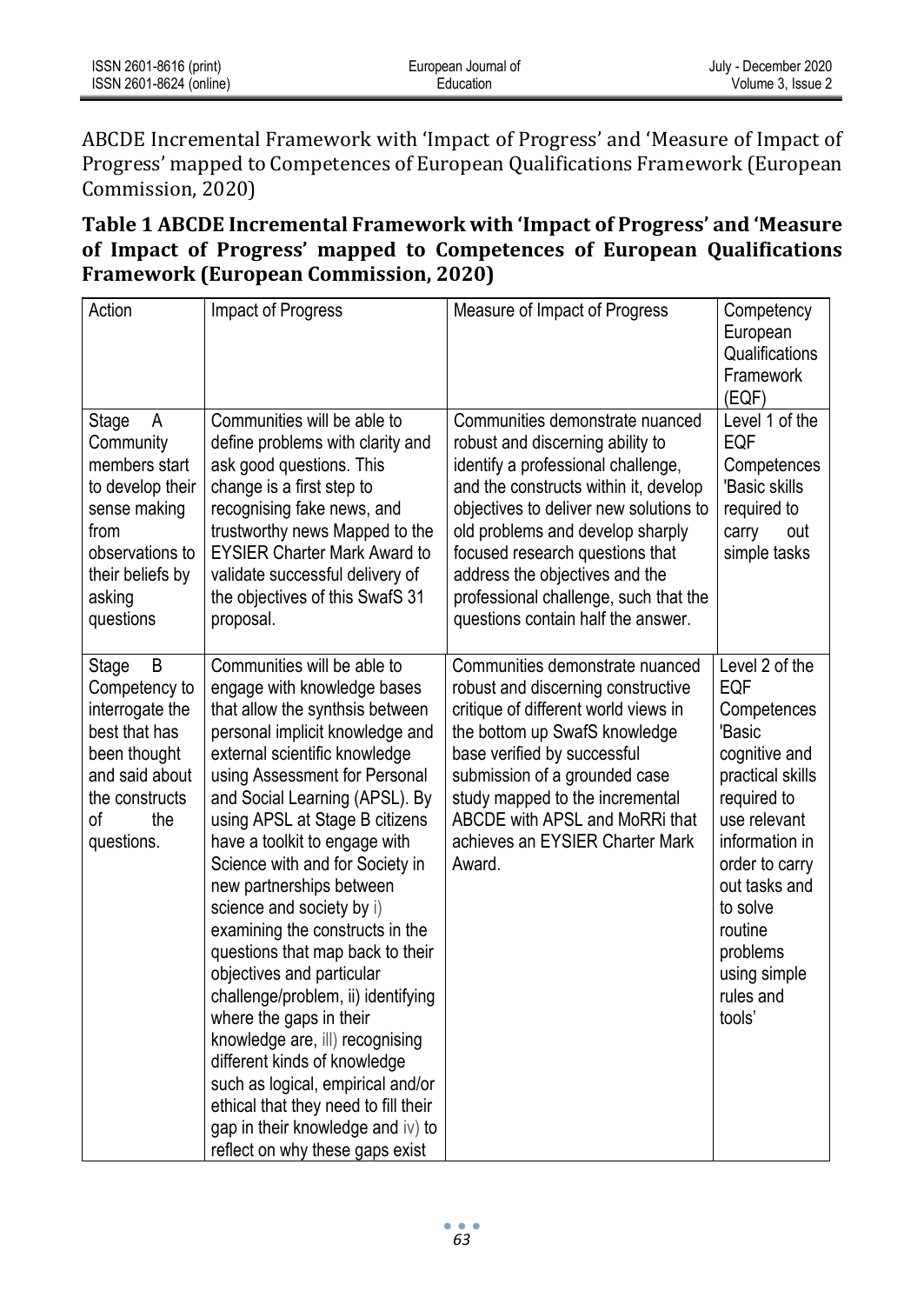|                                                                                                                                                                              | in relation to their access to the<br>knowledge bases,                                                                                                                                                                                                                                                                                                                                                                                                                                                                                                                                                                                                                                                                    |                                                                                                                                                                                                                                                        |                                                                                                                                                                                                                                                       |
|------------------------------------------------------------------------------------------------------------------------------------------------------------------------------|---------------------------------------------------------------------------------------------------------------------------------------------------------------------------------------------------------------------------------------------------------------------------------------------------------------------------------------------------------------------------------------------------------------------------------------------------------------------------------------------------------------------------------------------------------------------------------------------------------------------------------------------------------------------------------------------------------------------------|--------------------------------------------------------------------------------------------------------------------------------------------------------------------------------------------------------------------------------------------------------|-------------------------------------------------------------------------------------------------------------------------------------------------------------------------------------------------------------------------------------------------------|
| C<br>Stage<br>Competency to<br>design and<br>implement<br>methods that<br>are robust with<br>high quality<br>dimensions<br>that yield<br>baseline data<br>and impact<br>data | Communities will know how to<br>collect data and mobilise it to co-<br>create evidence informed,<br>logical and ethical impact<br>strategies that are culturally<br>relevant to their educational<br>organisation.<br>Communities build<br>interdependent and<br>interconnected indusionary<br>partnerships and communities of<br>practice for the cultivation of<br>impact strategies in their bottom<br>up interactions with the SwafS<br>knowledge base. This develops<br>cultural alignment for equity<br>which correlates with developing<br>psychologies, philosophies and<br>ethics of trust.<br>Mapped to EYSIER Charter<br>Mark Award basket of indicators<br>at Bronze, Silver or Gold (MoRRi<br>and SDG KPIs). | Communities demonstrate nuanced<br>robust and discerning constructive<br>critique of different world views in<br>each of the partner institutions<br>verified by tolerance for others<br>supported by the HEIs delivered<br>through the work packages. | Level 3 of the<br>EQF<br>Competences<br>'A range of<br>cognitive and<br>practical skills<br>required to<br>accomplish<br>tasks and<br>solve<br>problems by<br>selecting and<br>applying basic<br>methods,<br>tools,<br>materials and<br>information'. |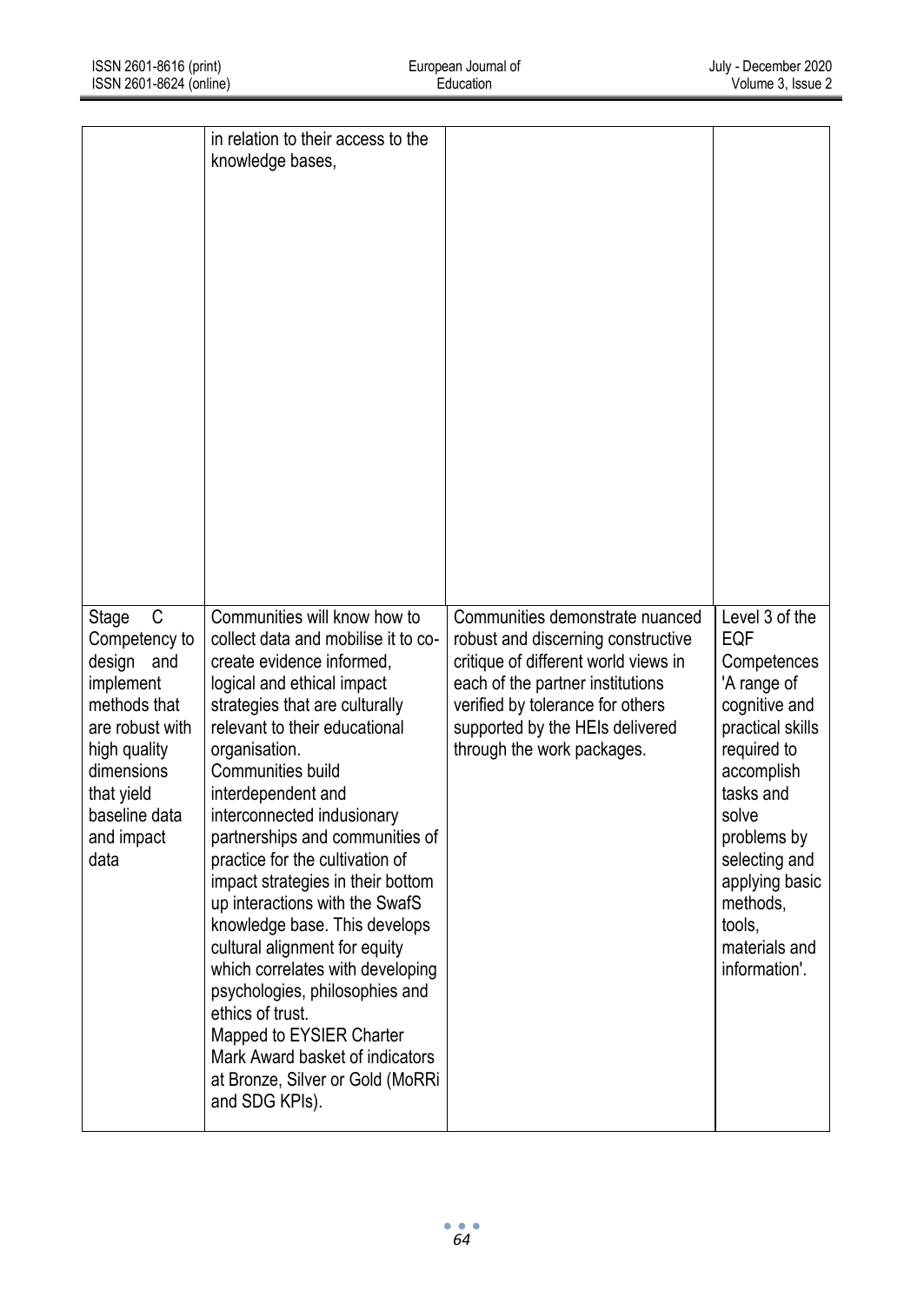| D<br>Stage<br>Competency to<br>develop<br>hypotheses<br>from data that<br>can be tested<br>for proof of<br>concept                                                                                                                                                                                                                                                                                                                                 | Hypotheses are verified by<br>indicators of progress with<br>targets for an evolving post-<br>racial community and evolving<br>gender relationships that the<br>community members set for<br>themselves and regulate.<br><b>Their</b><br>communities<br>are<br>characterised by tolerance and<br>understanding for those of<br>different faiths and none, race,<br>ethnicity, and citizenship status<br>including refugees. Mapped to<br><b>EYSIER Charter Mark Award</b><br>basket of indicators at Bronze,<br>Silver or Gold (MoRRi and SDG<br>KPIs).                                                                                                                                                                                                                                                                                                                                                                                                                                                          | Communities will have<br>benchmarked clear and transparent<br>ways to resolve conflict in a<br>supportive climate that does not<br>disempower community members<br>to make them fearful and more<br>compliant with confusing systems.<br>Any unresolved conflict Is reported<br>to the Senior Leader of the<br><b>Education Governance System who</b><br>investigates and reports to the<br>Governing Body and Parents'<br>Teachers' Association who<br>escalates to authorities if the<br>conflict is not resolved.                                                                                                                                                                                                                                                                                                                                                                                                                                                                                                                                                                     | evel 4 of the<br>EQF<br>Competences<br>'A range of<br>cognitive and<br>practical skills<br>required to<br>generate<br>solutionsto<br>specific<br>problems in a<br>field of work or<br>study'. |
|----------------------------------------------------------------------------------------------------------------------------------------------------------------------------------------------------------------------------------------------------------------------------------------------------------------------------------------------------------------------------------------------------------------------------------------------------|------------------------------------------------------------------------------------------------------------------------------------------------------------------------------------------------------------------------------------------------------------------------------------------------------------------------------------------------------------------------------------------------------------------------------------------------------------------------------------------------------------------------------------------------------------------------------------------------------------------------------------------------------------------------------------------------------------------------------------------------------------------------------------------------------------------------------------------------------------------------------------------------------------------------------------------------------------------------------------------------------------------|------------------------------------------------------------------------------------------------------------------------------------------------------------------------------------------------------------------------------------------------------------------------------------------------------------------------------------------------------------------------------------------------------------------------------------------------------------------------------------------------------------------------------------------------------------------------------------------------------------------------------------------------------------------------------------------------------------------------------------------------------------------------------------------------------------------------------------------------------------------------------------------------------------------------------------------------------------------------------------------------------------------------------------------------------------------------------------------|-----------------------------------------------------------------------------------------------------------------------------------------------------------------------------------------------|
| E<br>Stage<br>Competency to<br>extrapolate<br>prime<br>principles from<br>hypotheses<br>with proof<br>οf<br>concept, from<br>this point they<br>can develop<br>the<br>competency to<br>apply ABCDE<br>in the<br>Quadruple<br>Helix to<br>achieve<br>ET2020 four<br>Strategic<br>objectives and<br>SDG 4.7 which<br>Empowers<br><b>Young Societal</b><br>Innovators for<br>Equity and<br>Renewal<br>(EYSIER) to<br>achieve all<br>SDGs and<br>build | The multiplier effect will be<br>made possible by disseminating<br>the results with policy makers,<br>the Ministry of Education who<br>will be attracted to mainstream<br>the objectives, methodologies,<br>results based on the evaluation<br>through measures of indicators<br>of progress and impact<br>validated by the EYSIER<br>Charter Mark Awards achieved.<br>The capacity will also be built by<br>an ambitious<br>dissemination<br>programme that will include<br>social media with a reach in<br>excess of 500,000, conferences<br>electronic part of the civic<br>society of the quadruple helix.<br>Reach, and impact on<br>interactions with bottom up OA<br>SwafS knowledge base<br>Building effective co-operation<br>between science and society by<br>training leaders of the four<br>spheres of the quadruple helix<br>to use a toolkit mapped to the<br>MoRRi that optimises delivery of<br>their organisation's strategic<br>plan through interactions with<br>open access Bottom up SwafS | Policy makers mainstream ABCDE.<br>The evaluation is benchmarked to a<br>basket of indicators in the EYSIER<br>Charter Mark rubric mapped to the<br>incremental ABCDE with APSL and<br>MoRRi to foster the recruitment of<br>new talent for science using this<br>proposal's methodology that<br>delivers interactions with a bottom<br>up SwafS knowledge base that<br>build scientific groups for all in<br>STEM, the Social Sciences and<br>Arts and Humanities.<br>As consumers of bottom up OA<br>SwafS knowledge bases the<br>methods will pair scientific<br>excellence with social awareness<br>and responsibility raising<br>awareness of what to do to interact<br>with the 8 lines of action, how to do<br>this using the methodology of this<br>RiA and why these intentions and<br>acts are of personal and social<br>benefit to amplify the main SwafS'<br>objectives. This particularly focuses<br>on developing calm climates that<br>empower marginalised groups with<br>scientific knowledge and<br>dispositions for scientific<br>deliberation to navigate turbulence | Level 5 of the<br>EQF<br>Competences<br>ʻA<br>comprehensive<br>range of<br>cognitive and<br>practical skills<br>required to<br>develop<br>creative<br>solutions to<br>abstract<br>problems'.  |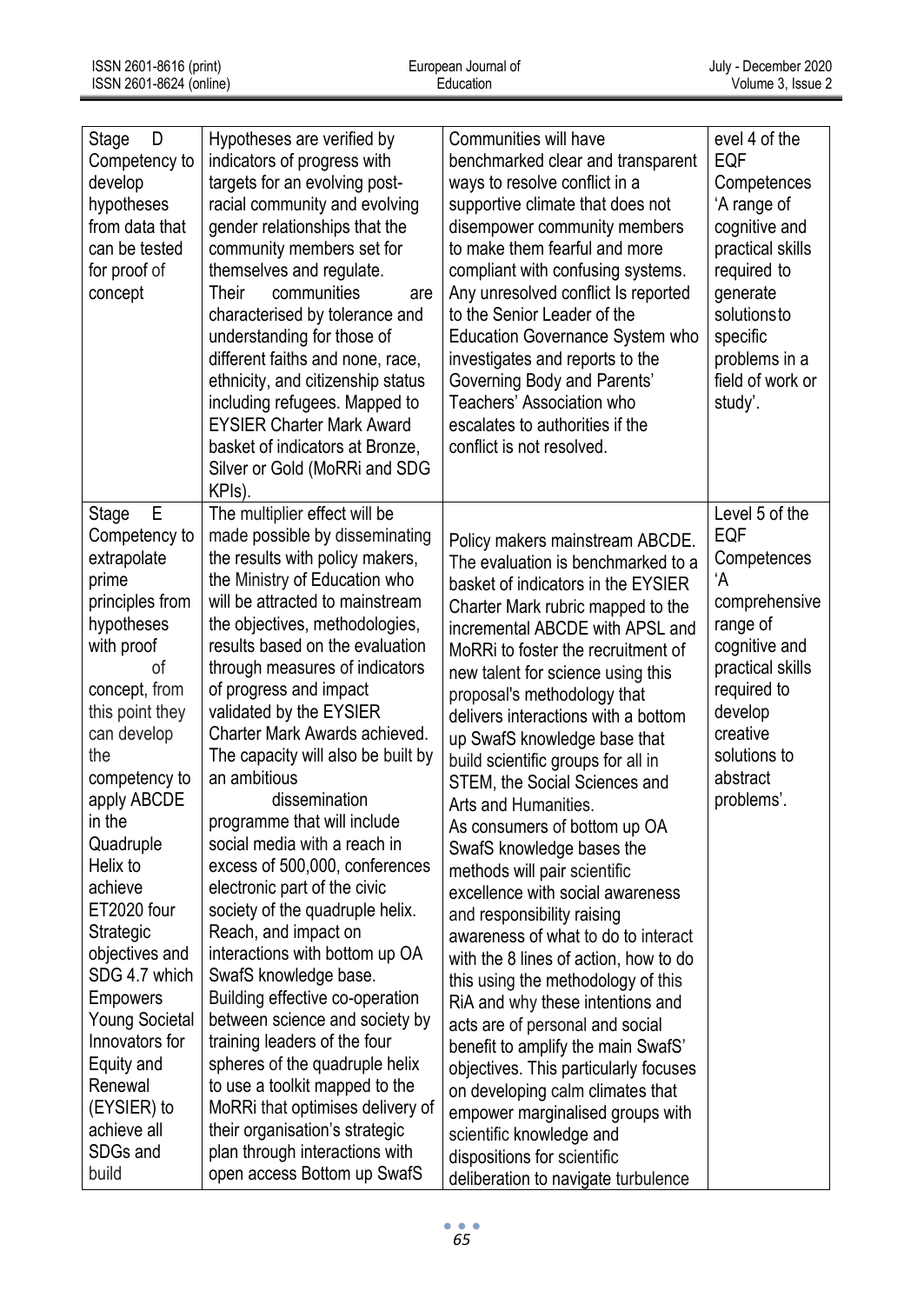| ISSN 2601-8616 (print)  | European Journal of | July - December 2020 |
|-------------------------|---------------------|----------------------|
| ISSN 2601-8624 (online) | Education           | Volume 3. Issue 2    |

| psychologies,   | knowledge bases. Mapped to       | and build self regulation of reactions |  |
|-----------------|----------------------------------|----------------------------------------|--|
| philosophies    | <b>EYSIER Charter Mark Award</b> | to injustice such as bullying.         |  |
| and ethics of   | basket of indicators at Bronze,  | The workshops from the MOOC will       |  |
| trust in bottom | Silver or Gold (MoRRi and SDG    | also be provided for policy makers     |  |
| up              | KPIs)                            | who have the power to propel the       |  |
| Swaf            |                                  | multiplier effect and mainstream the   |  |
| S               |                                  | results of the project through policy. |  |
| Knowledge       |                                  |                                        |  |
| <b>Bases</b>    |                                  |                                        |  |
|                 |                                  |                                        |  |
|                 |                                  |                                        |  |
|                 |                                  |                                        |  |
|                 |                                  |                                        |  |
|                 |                                  |                                        |  |
|                 |                                  |                                        |  |
|                 |                                  |                                        |  |
|                 |                                  |                                        |  |
|                 |                                  |                                        |  |
|                 |                                  |                                        |  |
|                 |                                  |                                        |  |
|                 |                                  |                                        |  |
|                 |                                  |                                        |  |
|                 |                                  |                                        |  |
|                 |                                  |                                        |  |
|                 |                                  |                                        |  |
|                 |                                  |                                        |  |
|                 |                                  |                                        |  |
|                 |                                  |                                        |  |
|                 |                                  |                                        |  |
|                 |                                  |                                        |  |
|                 |                                  |                                        |  |
|                 |                                  |                                        |  |
|                 |                                  |                                        |  |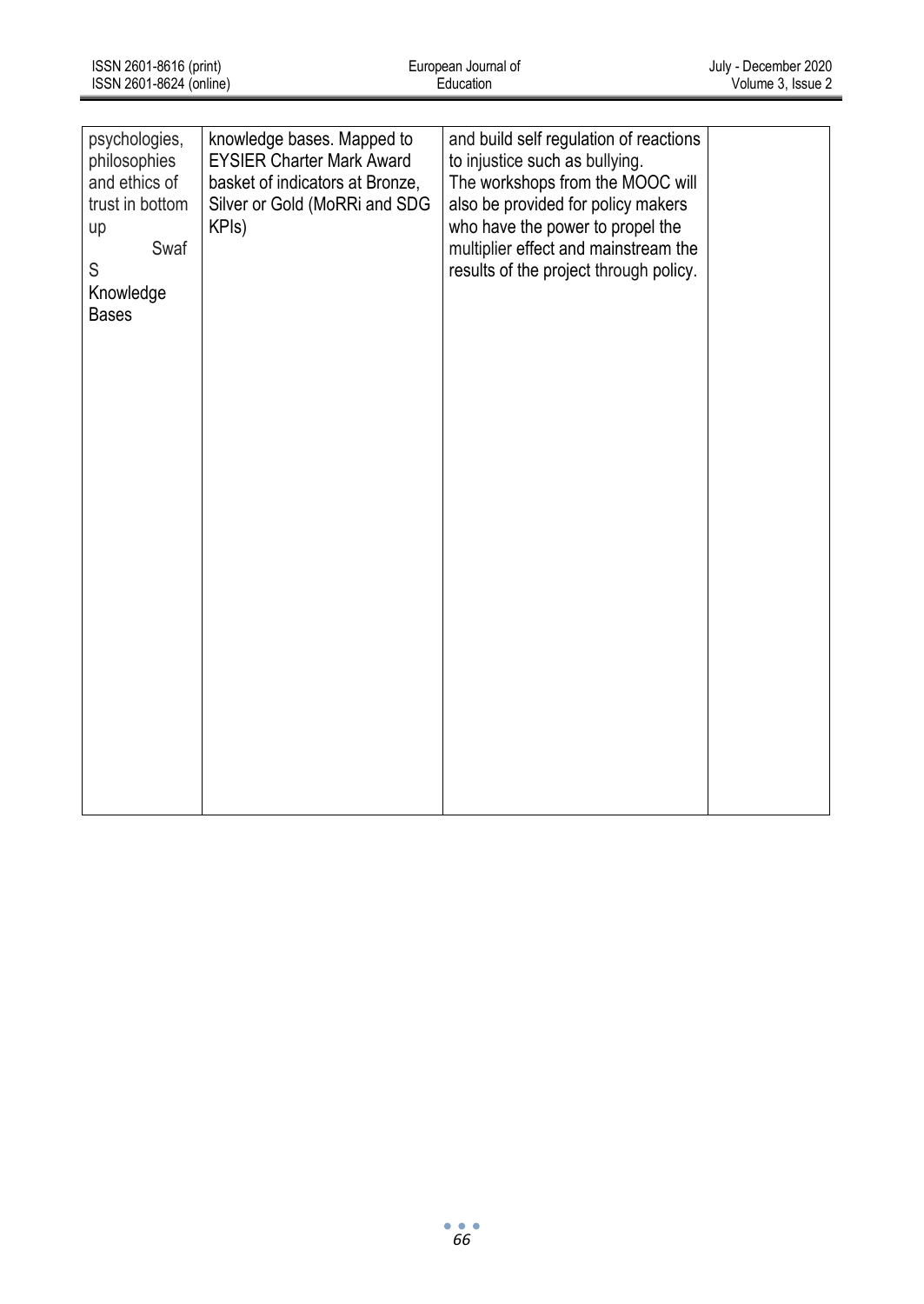| F.<br>Competency<br>to apply<br>ABODE in<br>the<br>Quadruple<br>Helix to<br>achieve<br>ET2020 four<br>Strategic<br>objectives and<br><b>SDG 4.7</b><br>which<br><b>Empowers</b><br>Young<br>Societal<br>Innovators for<br>Equity and<br>Renewal<br>(EYSIER) to<br>achieve all            | Ability to Provide ABODE with<br>APSL to EYSIER with<br>successful cohorts meeting<br>ABODE with APSL Impact of<br>Progress, KPIs, and<br>successfully gaining EYSIER<br>Charter Mark Award                   | Ability to evaluate the evaluation tool<br>ABCDE with APSL to EYSIER                      | Level 6 of the<br>EQF<br>Competences<br>'Advanced<br>skills,<br>demonstrating<br>mastery and<br>innovation,<br>required to<br>solve complex<br>and<br>unpredictable<br>problems in a<br>specialised<br>field of work or<br>study'.                                   |
|------------------------------------------------------------------------------------------------------------------------------------------------------------------------------------------------------------------------------------------------------------------------------------------|---------------------------------------------------------------------------------------------------------------------------------------------------------------------------------------------------------------|-------------------------------------------------------------------------------------------|----------------------------------------------------------------------------------------------------------------------------------------------------------------------------------------------------------------------------------------------------------------------|
| SDGs.<br>G.<br>Competency<br>to train<br>teachers and<br>teacher<br>leaders to<br>implement<br>ABODE and<br>develop<br>leadership to<br>build capacity<br>with policy<br>makers in the<br>quadruple<br>helix to<br>mainstream<br><b>ABODE</b> with<br><b>APSL</b><br>to<br><b>EYSIER</b> | Ability to train providers of<br>ABCDE with APSL to EYSIER<br>with successful cohorts<br>meeting ABCDE with APSL<br>Impact of Progress, KPIs, and<br>successfully gaining EYSIER<br><b>Charter Mark Award</b> | Ability to train evaluators of the<br>evaluation tool ABCDE with APSL to<br><b>EYSIER</b> | Level 7 of the<br>EQF<br>Competences<br>'Specialised<br>problemsolving<br>skills required<br>in research<br>and/or<br>innovation in<br>to<br>order<br>develop new<br>knowledge and<br>procedures<br>and<br>to<br>integrate<br>knowledge<br>from different<br>fields. |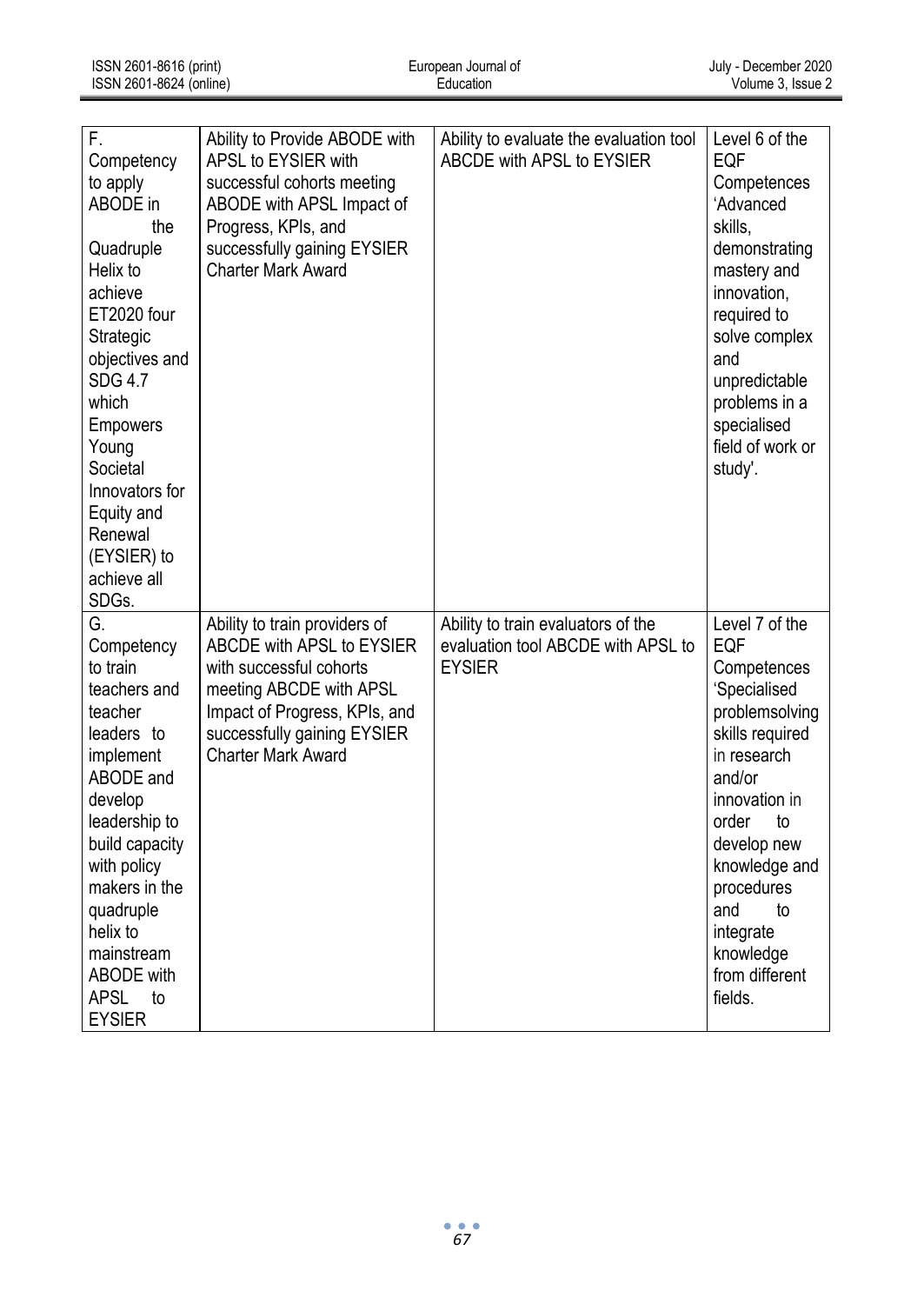| H. Competency<br>to teach the<br>leaders to<br>implement<br>ABCDE with<br><b>APSL</b><br>to<br><b>EYSIER</b> | Ability to safeguard the<br>empirical, logical, moral and<br>ethical purpose of implementing<br>ABCDE with APSL to EYSIER | Ability to safeguard the continuous<br>evaluation of the evaluation tool<br>ABCDE with APSL to EYSIER,<br>particularly at the interface where<br>traditional knowledge meets new<br>technologies that reveal new<br>professional challenges that can<br>propel or otherwise, human<br>evolution in meeting the targets of<br>the SDGs. | Level 8 of the<br>EQF<br>Competences<br>'The most<br>advanced and<br>specialised<br>skills<br>and<br>techniques,<br>including<br>synthesis and<br>evaluation,<br>required to<br>solve critical<br>problems<br>in<br>research<br>and/or<br>innovation and<br>to extend and<br>redefine<br>existing<br>knowledge or<br>professional<br>practice'. |
|--------------------------------------------------------------------------------------------------------------|---------------------------------------------------------------------------------------------------------------------------|----------------------------------------------------------------------------------------------------------------------------------------------------------------------------------------------------------------------------------------------------------------------------------------------------------------------------------------|-------------------------------------------------------------------------------------------------------------------------------------------------------------------------------------------------------------------------------------------------------------------------------------------------------------------------------------------------|

The proposal focuses on evolving gender relationships as core to building equity and trust in bottom up OA SwafS knowledge base with the school as a hub and the Consortium's HEIs as a broker of the bottom up OA SwafS knowledge bases across faculties and the quadruple helix.

Community members will mobilise their knowledge skills and experience gained from the project to plan and implement full participation in the bottom up OA SwafS knowledge base to mainstream wider knowledge in the wider societal across the quadruple helix.

Community members can gain the thinking tools to make good decisions about the quality dimensions of the research they consume. They can readily transfer these skills to hold states people accountable for building infrastructure and effective cooperation between science and society that fosters the recruitment of new talent for science that pairs scientific excellence with social awareness and responsibility.

The ambition is to build effective co-operation between science and society by training leaders of the four spheres of the quadruple helix to use a toolkit mapped to the MoRRi that optimises delivery of their organisation's strategic plan through interactions with open access Bottom up SwafS knowledge bases.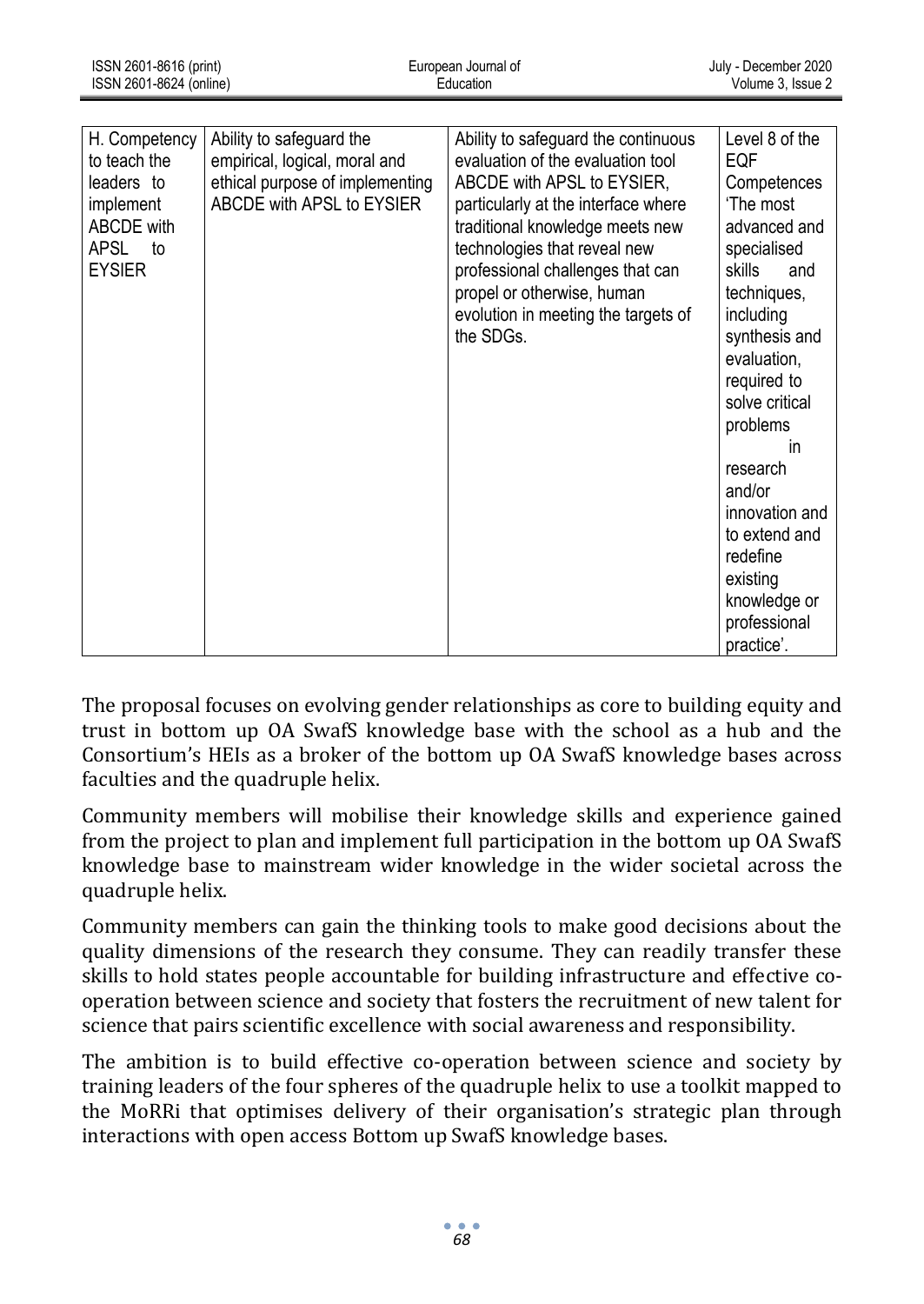| ISSN 2601-8616 (print)  | European Journal of | July - December 2020 |
|-------------------------|---------------------|----------------------|
| ISSN 2601-8624 (online) | Education           | Volume 3. Issue 2    |

Further, to foster the recruitment of new talent for science using a toolkit that delivers interactions with a bottom up SwafS knowledge base that builds scientific groups for all in STEM, the Social Sciences and Arts and Humanities.

Finally to pair scientific excellence with social awareness and responsibility raising awareness of what to do to interact with the 8 lines of action, how to do this using the methodology of this RiA and why these intentions and acts are of personal and social benefit and amplify the main SwafS' objectives.

An initial pilot of this study is reported in the Italian Journal of Sociology of Education (Taysum et al, 2020) and in the International Journal of Leadership in Education. For example Arar and Taysum (2020) found that a distinctive mark of distributed leadership using whole school inquiry led inter-cultural change. The change facilitated knowledge exchange, mobilisation, and dissemination activities that Empowered staff and young people to become Societal Innovators for Equity and Renewal which improved student outcomes between - 17% and 27% The research reveals that distributed leadership, sharing aims, themes and methods through whole school inquiry developed new inter-cultural understandings. It built respect, trust, and local research priorities and practices in communities of diverse race, ethnicity, culture, and religions, for both citizens and refugees. Members of diverse communities were able to hold each other to account, and became more autonomous in their plans for the future in coping with gaps in status in both studied contexts.

#### **Conclusions**

This paper presents a boundary crossing pilot study that addresses the professional challenge that civic society has a deep mistrust of scientific evidence, experts, and psychologies, philosophies and ethics of trust. At the same time, in the recovery from Covid 19 disruption, it is scientific data and its means of production, exchange, transmission and feedback from diverse contexts that will optimise a successful recovery. A successful recovery aligns commercial, cultural, political and sustainable goals in diverse contexts that respects diverse ways of knowing and being in a new social contract. The paper addresses the professional challenge with Empowering Young Societal Innovators for Equity and Renewal Charter Mark from Education Policy as A Road Map to Achieving the Sustainable Development Goals (Taysum, 2019) with Beutner (2020) use of MOOCs for leaders to deliver their organisation's strategic plan. Citizens from the quadruple helix; Universities, Industry, Governance Systems and Citizens and Social Media achieve this by meeting the Intended Learning Outcomes of curriculums in examinations that map to competences in the labour market. The competences provide ways of thinking and doing for problem solving, in a recovery context, that meet Organisation's Strategic Objectives. Meeting the competences from the European Qualifications Framework are mapped to A Blueprint for Character Development for Evolution (ABCDE) using Assessment for Personal and Social Learning (APSL) and MoRRi demonstrates that they can: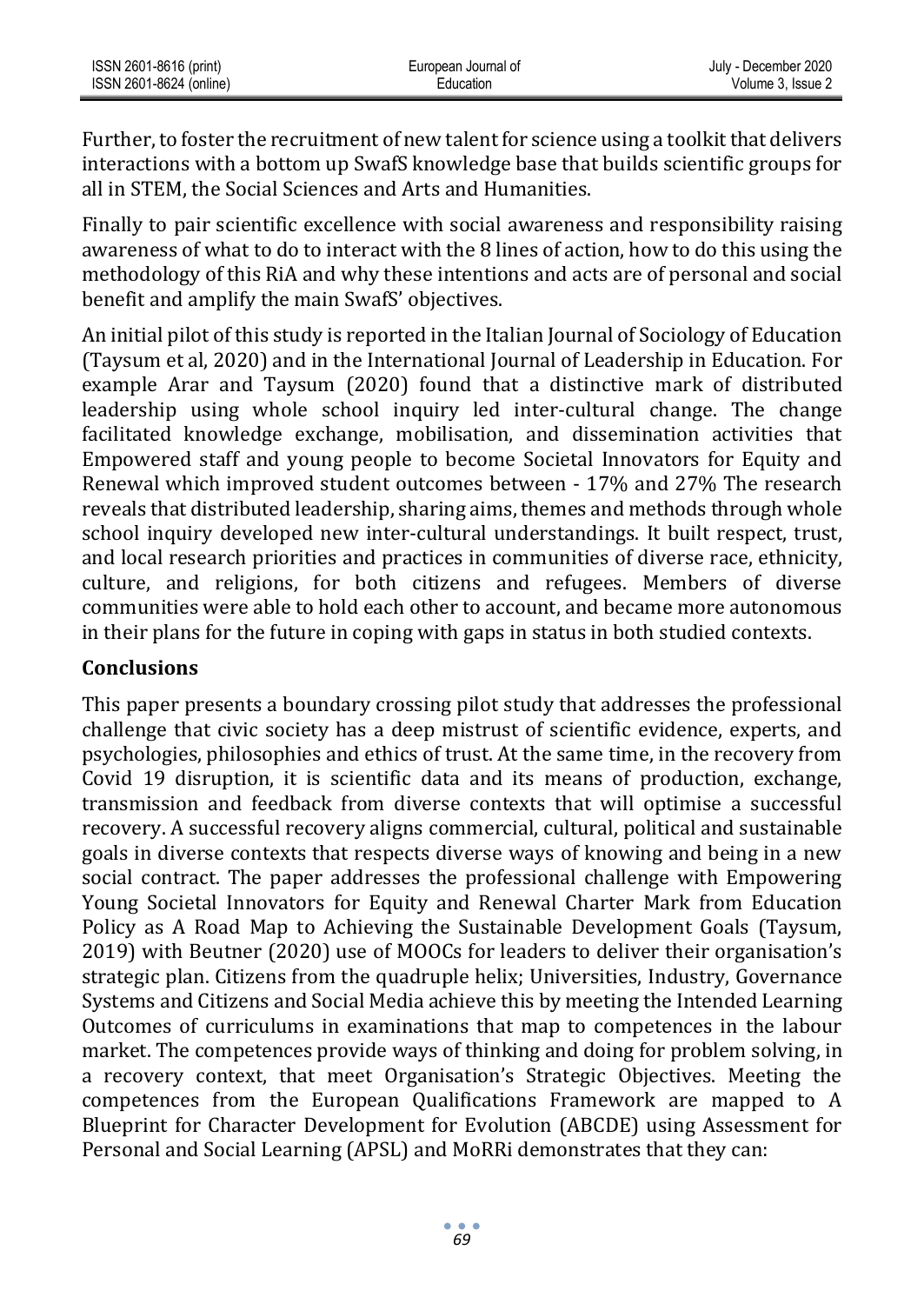| ISSN 2601-8616 (print)  | European Journal of | July - December 2020 |
|-------------------------|---------------------|----------------------|
| ISSN 2601-8624 (online) | Education           | Volume 3. Issue 2    |

explicitly participate with intention and acts in an ethical social contract between citizens, the economy, the government and independent legislator drawing on Bottom up SwafS knowledge bases;

explicitly articulate how and in what ways participation with a social contract engenders inclusionary regimes of social justice and the precautionary principle for all;

build effective co-operation between science and society with leaders of the four spheres of the quadruple helix;

interact with open access Bottom up SwafS knowledge bases that foster recruitment of new talent for scientific careers in STEM, the Social Sciences and Arts and Humanities by pairing scientific excellence with social awareness, responsibility and eliminating intersectionalities of discrimination (gender, race, protected characteristics of Equality Act of 2010).

Our consortium's support of organisations preparing their EYSIER Charter Mark Award will engender research excellence using the EYSIER Charter Mark Toolkit and MOOC. Gaps in relation to people's needs and concerns are revealed in Stage A of ABCDE Level 1 Competence of the European Qualifications Framework (EQF) to ask good questions is developed. At Stage B of ABCDE Level 2 Competence of the EQF to access the Open Access bottom up SwafS knowledge base to engage and participate with the best that has been thought and said from the SwafS knowledge bases is developed. They will use the Open Access bottom up SwafS knowledge bases to synthesise their implicit personal knowledge and beliefs with explicit social knowledge. This can be done at Macro level (international level) for example Governance Systems, the SDGs databases, large international organisations, The Meso level at national level for example national governance systems, and micro level for example at regional levels and Small and Medium Enterprises. At stage C of ABCDE, Level 3 Competence of the EQF to create and implement robust and quality methodologies to assure the quality dimensions of the research to collect and analyse trustworthy and valid data is developed. At Stage D of ABCDE, Level 4 Competence of the EQF they will present evidence informed, logic and ethical theories of change that align commercial interests with humanitarian evolutionary interests and sustainable development interests and test hypotheses for proof of concept. At Stage E of ABCDE Level 5 Competence of the EQF they will be able to discern good from bad and identify prime moral principles. At this stage the implications of deep changes in science and innovation will be bridged to optimise impact in the quadruple helix through interactions with society, the economy for commercial, evolutionary and sustainable benefit. For example the transition to open science and open innovation are revealed. Stage F, Level 6 Competence of the EQF demonstrates Mastery in the successful implementation of ABCDE in the social helix. Stage G is a Level 7 Competence of the EQF demonstrating specialisation and Stage H is a Level 8 Competence of the EQF demonstrating expert, trainer of leaders and gate-keeper of the field.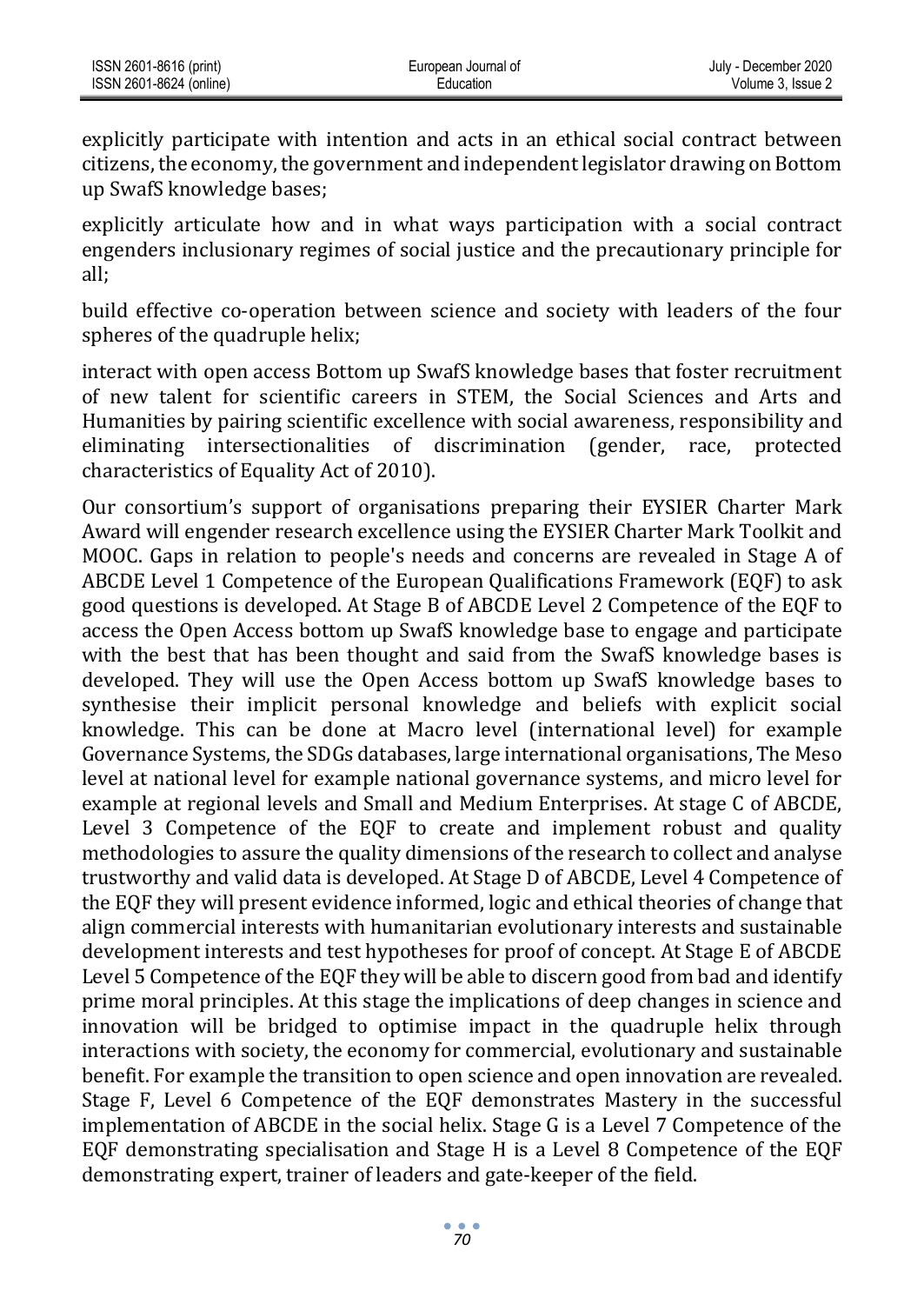| ISSN 2601-8616 (print)  | European Journal of | July - December 2020 |
|-------------------------|---------------------|----------------------|
| ISSN 2601-8624 (online) | Education           | Volume 3. Issue 2    |

All resultant changes in the relationships between science and society can be Assessed for Personal and Social Learning and the movement of knowledge up and down the communication lines mapped to ABCDE, MoRRi and the International, and National targets of the Sustainable Development Goals that realistically align commercial, cultural, and political goals of diverse organisations in an inclusionary, just, prudent yet risk taking quadruple helix that respects diverse cultural heritages and all faiths and none. These meet organisations' strategies and mission statements that socialise risks, investment and rewards in the quadruple helix logically, ethically and using the bottom up OA SwafS evidence base demonstrating social benefit.

ABCDE is an incremental rubric that organisation members, including students, can map their developing personal and social narrative capital against in their transition from immature to mature self-governing autonomous citizens in becoming and is therefore of personal benefit. Thus, at E of ABCDE, citizens can explicitly understand their duties and rights that do no harm to the self or other, in a new social contract they could have written themselves. This agrees with Kant (1785) who identifies this is a/the prime moral principle and optimises alignment of commercial interests, humanitarian evolutionary interests, inclusionary interests, and interests of social justice, prudence and risk taking in the amplification of ethical entrepreneurial economies with and for all the people.

**Credits:** Hauwa Imam, University of Abuja, Nigeria - Ueda Midori, NIER, Japan - Daniela Canfarotta, Universita di Palermo e di Burgos, Italy - Raquel Casado-Munoz, University of Burgos, Spain -Mihaela-Viorica Ru^itoru, University of Helsinki, Finland - Ferit Hysa, University of Elbasan Aleksander Xhuvani - Raj Pathak, European Learning Network - Aigerim Mynbayeva, Al- Farabi Kazakh National University - Zarina Yelbayeva, Al-Farabi Kazakh National University - Victor Timchenko, Herzen State Pedagogical University of Russia - Sergey Trapitsin, Herzen State Pedagogical University of Russia - Victoria Pogosian, Herzen State Pedagogical University of Russia - Elena Tropinova, Saint Petersburg State University - Abdul Saboor, Agriculture University, Rawalpindi - Paul Newton, University of Saskatchewan, Canada - Sam McGuinness, University of Ulster, N. Ireland - Khalid Arar, Texas State University, US - Freddy James, The University of the West Indies, Trinidad

#### **References**

- [1] Ball, S. (2006) Education Policy and Social Class. London: Routledge Taylor and Francis Group.
- [2] Beutner, M. / Schneider, J. N. (2015): Open Educational Resources in der aktuellen Bildungslandschaft: Motivation zur Teilung und Nutzung. In: Kolner Zeitschrift fur Wirtschaft und Padagogik. 30 Jg., Heft 58, Koln 2015, S. 3-32.
- [3] Beutner, M. / Pechuel, R. (2013): Task based authentic Serious Games in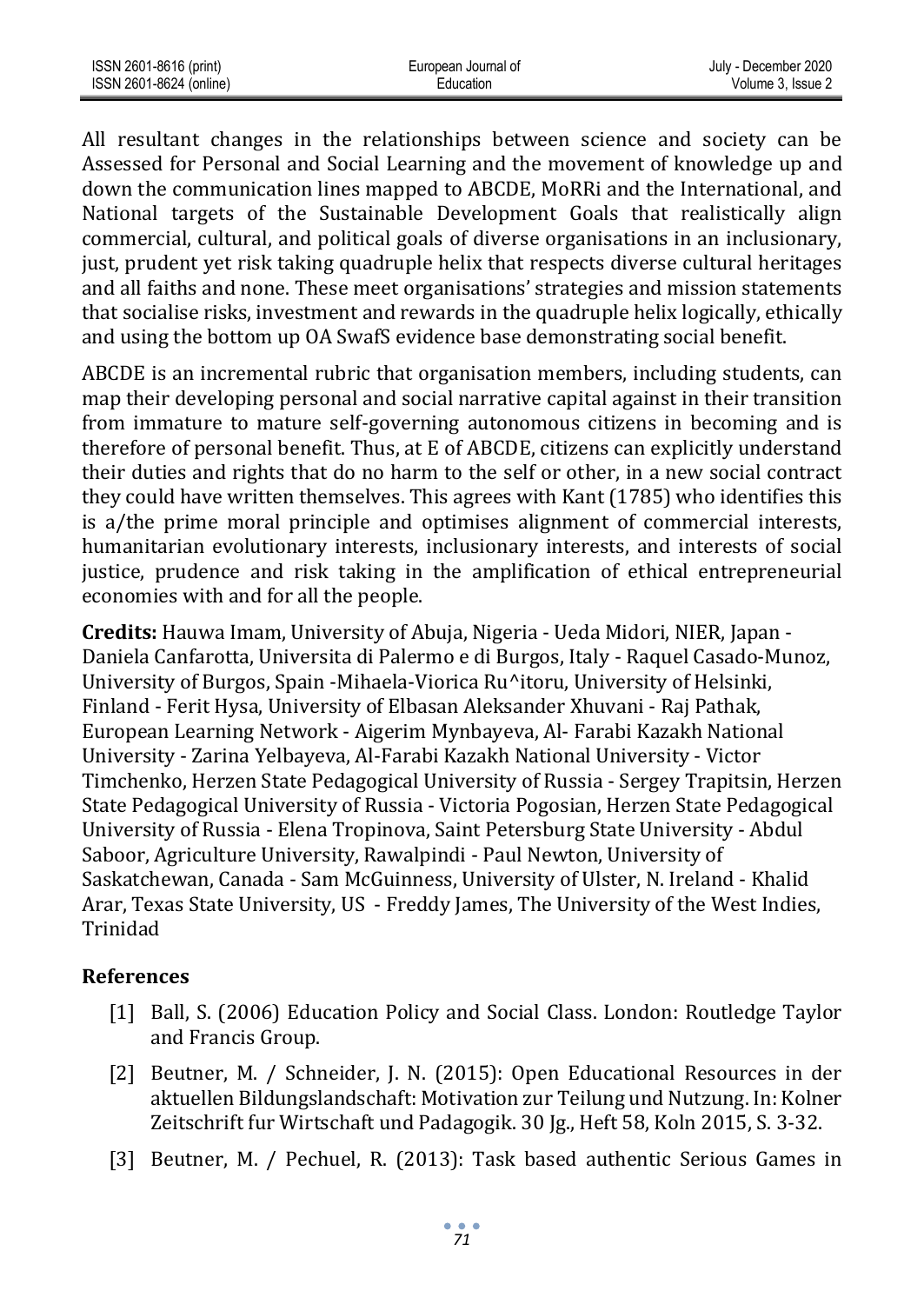vocational and further education on basis of the PVEC -Paderborn Vocational Education Concept for elearning: The Copy Job - A Bid Comparison of Suppliers. In: Bastiaens, T. / Marks, G. (Eds.), Proceedings of World Conference on E-Learning in Corporate, Government, Healthcare, and Higher Education 2013 (pp. 931-939). Chesapeake, VA: AACE.

- [4] On the internet[: http://www.editlib.org/p/114971/.](http://www.editlib.org/p/114971/) Date: 26.06.2014
- [5] Beutner, M. (2015) The EU-StORe project Quality criteria for the rating of OER. EU- StORe Conference 2nd of July 2015, Paderborn 2015.
- [6] Beutner, M / Schneider, J. (2016) The OER Quality Standards. In: Beutner, M. (Hrsg.): OER - Quality Standards, Implementation, Sharing and Use. Results and Discussions on the basis of the EU-StORe project. Koln 2016, S. 29-41.
- [7] Beutner, M. (2016) EU-StORe European Standards for Open Education and Open Learning Resources. Online-Handbuch fur Trainer und Lehrer. Wie hochqualitative OER nach den EU-StORe Qualitatsstandards fur Open Educational Resources gestaltet werden konnen. Paderborn 2016.
- [8] Beutner, M. (2018) Berufsbildungsevaluation. Ein Lehrbuch fur Berufs- und Wirtschaftspadagogen, Studierende des Lehramts an berufsbildenden Schulen sowie Theorie und Praxis. 2. Aufl. Koln 2018.
- [9] Beutner, M. (2020) Media in Times of Corona The Use of MOOCs by Teachers and Trainers. EdMedia2020. Currently in print. Amsterdam 2020. P.1-6.
- [10] Beutner, M. / Pechuel, R. (2017): "Micro Units A New Approach to Making Learning Truly Mobile. In: Proceedings of the SITE Conference 2017. Society for Information Technology & Teacher Education. SITE 2017 - Austin, TX, United States, March 5-9, 2017, Austin, Texas 2017
- [11] Buchmann, D. (2013): Digitales Lernen. MOOCs auf den Punkt gebracht. Digital Kompakt LfM, 7.
- [12] Bhaskar, R. (2008) A realist theory of science. London: Verso Books.
- [13] Bourdieu, P. (1993) The Field of Cultural Production. London: Polity Press.
- [14] Carayannis, E. G. / Campbell, D. F. J. (2011) : Open Innovation Diplomacy and a 21st Century Fractal Research, Education and Innovation (FREIE) Ecosystem: Building on the Quadruple and Quintuple Helix Innovation Concepts and the "Mode 3" Knowledge Production System. J Knowl Econ (2011) 2:327-372.
- [15] Dewey, J. (1909). Moral principles in education. New York, NY: The Riverside Press Cambridge.
- [16] Fidalgo-Blanco, A., Sein-Echauluc, ML, [Garci'a-Penalvo, \(](https://educationaltechnologyjournal.springeropen.com/articles/10.1186/s41239-016-0024-z%23auth-3)2016) [From massive](https://link.springer.com/article/10.1186/s41239-016-0024-z)  [access](https://link.springer.com/article/10.1186/s41239-016-0024-z) [to cooperation: lessons learned and proven results of a hybrid](https://link.springer.com/article/10.1186/s41239-016-0024-z)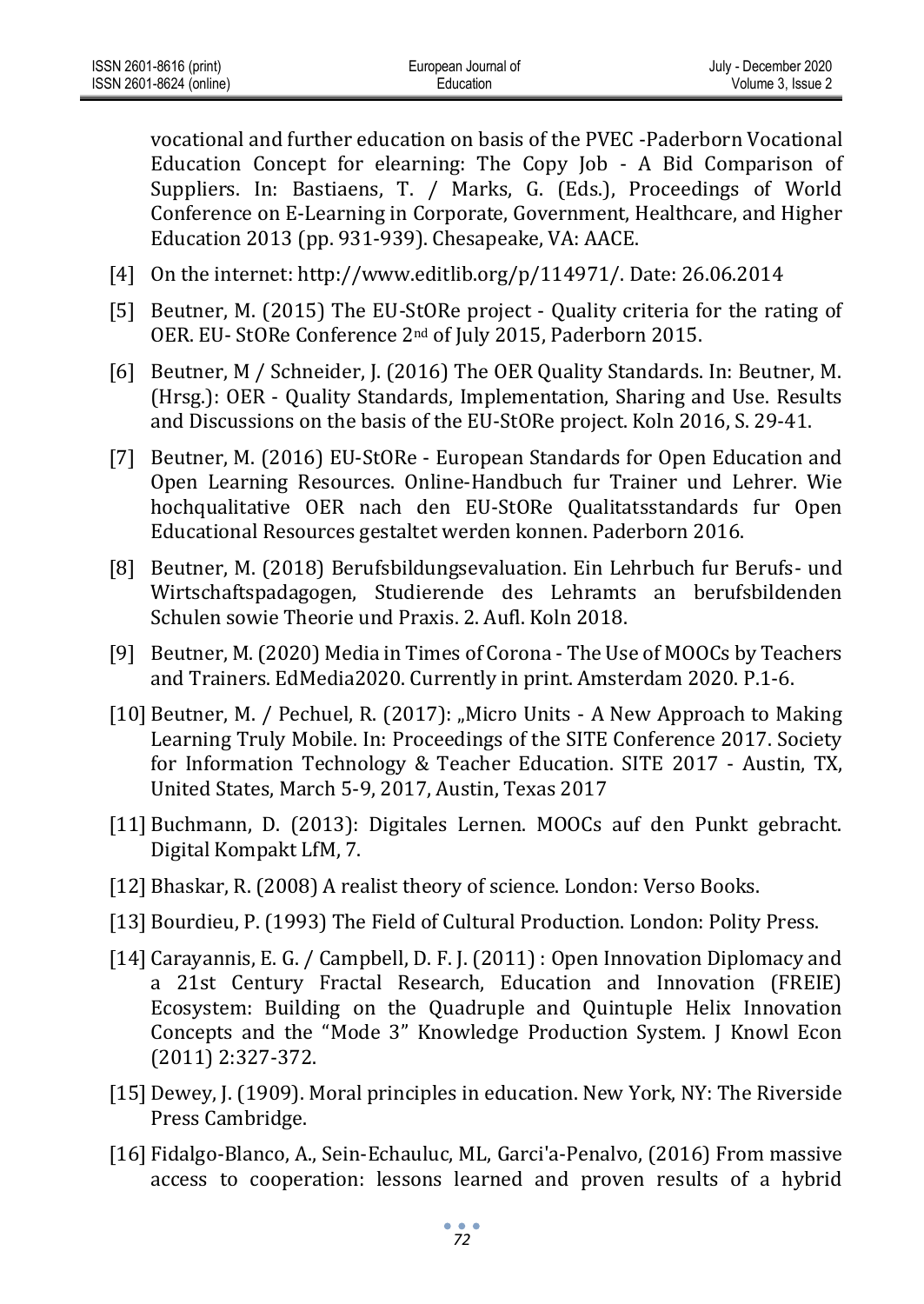[xMOOC/cMOOC](https://link.springer.com/article/10.1186/s41239-016-0024-z) [pedagogical approach to MOOCs I](https://link.springer.com/article/10.1186/s41239-016-0024-z)nternational Journal of Educational Technology in Higher Education 13 1, 1-24.

- [17] Guba, E. / Lincoln, Y. S. (1989): Fourth generation evaluation. Newbury Park 1989.Horizon (2020) Science with and For Society Call 31 available here;
- [18] [https://ec.europa.eu/info/funding-](https://ec.europa.eu/info/funding-tenders/opportunities/portal/screen/opportunities/topic-details/swafs-31-2020%20accessed%2010th%20May%202020)
- [19] tenders/opportunities/portal/screen/opportunities/topic-details/swafs-[31-2020](https://ec.europa.eu/info/funding-tenders/opportunities/portal/screen/opportunities/topic-details/swafs-31-2020%20accessed%2010th%20May%202020) [accessed 10th May 2020.](https://ec.europa.eu/info/funding-tenders/opportunities/portal/screen/opportunities/topic-details/swafs-31-2020%20accessed%2010th%20May%202020)
- [20] Kant, I. (1785) Groundwork of the metaphysics of morals. London: HarperCollins.
- [21] Karall, D. (2015) Massive Open Online Courses (MOOCs) und ihre
- [22] Anwendungsmo glichkeiten im Schulunterricht Informatik. (Doctoral dissertation, uniwien) Mapping OER (2016): Mapping OER. [http://mapping](http://mapping-oer.de/)[oer.de a](http://mapping-oer.de/)ccessed 13th May 2020.
- [23] Kirkpatrick, D. L. (1959a) Techniques for evaluating training programs. Part 1 - reaction. Journal of American Society for Training and Development, Jg. 13, Heft 11, S. 3-9.
- [24] Kirkpatrick, D. L. (1959b) Techniques for evaluating training programs. Part 2 - learning. Journal of American Society for Training and Development, Jg. 13, Heft 12, S. 21-26.
- [25] Kirkpatrick, D. L. (1959c) Techniques for evaluating training programs. Part 3 - behavior. Journal of American Society for Training and Development, Jg. 14, Heft 1, S.13-18.
- [26] Kirkpatrick, D. L. (1960a) Techniques for evaluating training programs. Part 4 - results. Journal of American Society for Training and Development, Jg. 14, Heft 2, S.28-32.
- [27] Kirkpatrick, D. L. (1960b) Techniques for evaluating training programs: Part 4 - results. Journal of American Society for Training & Development, 13(11). S. 3-9.
- [28] Pring, R. (2020) [Challenges for Religious Education: Is There a Disconnect](https://www.amazon.co.uk/Challenges-Religious-Education-Disconnect-Between-ebook/dp/B081QQ19PN/ref=sr_1_2?dchild=1&keywords=Richard+Pring+faith&qid=1589149450&sr=8-2)  [Between](https://www.amazon.co.uk/Challenges-Religious-Education-Disconnect-Between-ebook/dp/B081QQ19PN/ref=sr_1_2?dchild=1&keywords=Richard+Pring+faith&qid=1589149450&sr=8-2) [Faith and Reason? L](https://www.amazon.co.uk/Challenges-Religious-Education-Disconnect-Between-ebook/dp/B081QQ19PN/ref=sr_1_2?dchild=1&keywords=Richard+Pring+faith&qid=1589149450&sr=8-2)ondon: Routledge.
- [29] McGreal, R. (2013) Creating, Using and Sharing Open Educational Resources. Commonwealth of Learning. Konwledge Series. Vancouver 2013.
- [30] Plato (The Dialogues of Plato. An Open Access Resource Available at: [https://www.sacred-texts.com/cla/plato/index.htm M](https://www.sacred-texts.com/cla/plato/index.htm)ay 2020.
- [31] Scriven, M. (2007) The logic of evaluation. Claremont Graduate University. 03. July 2007. Online: [http://homepages.wmich.edu/~mscriven/.](http://homepages.wmich.edu/~mscriven/) accessed 05th